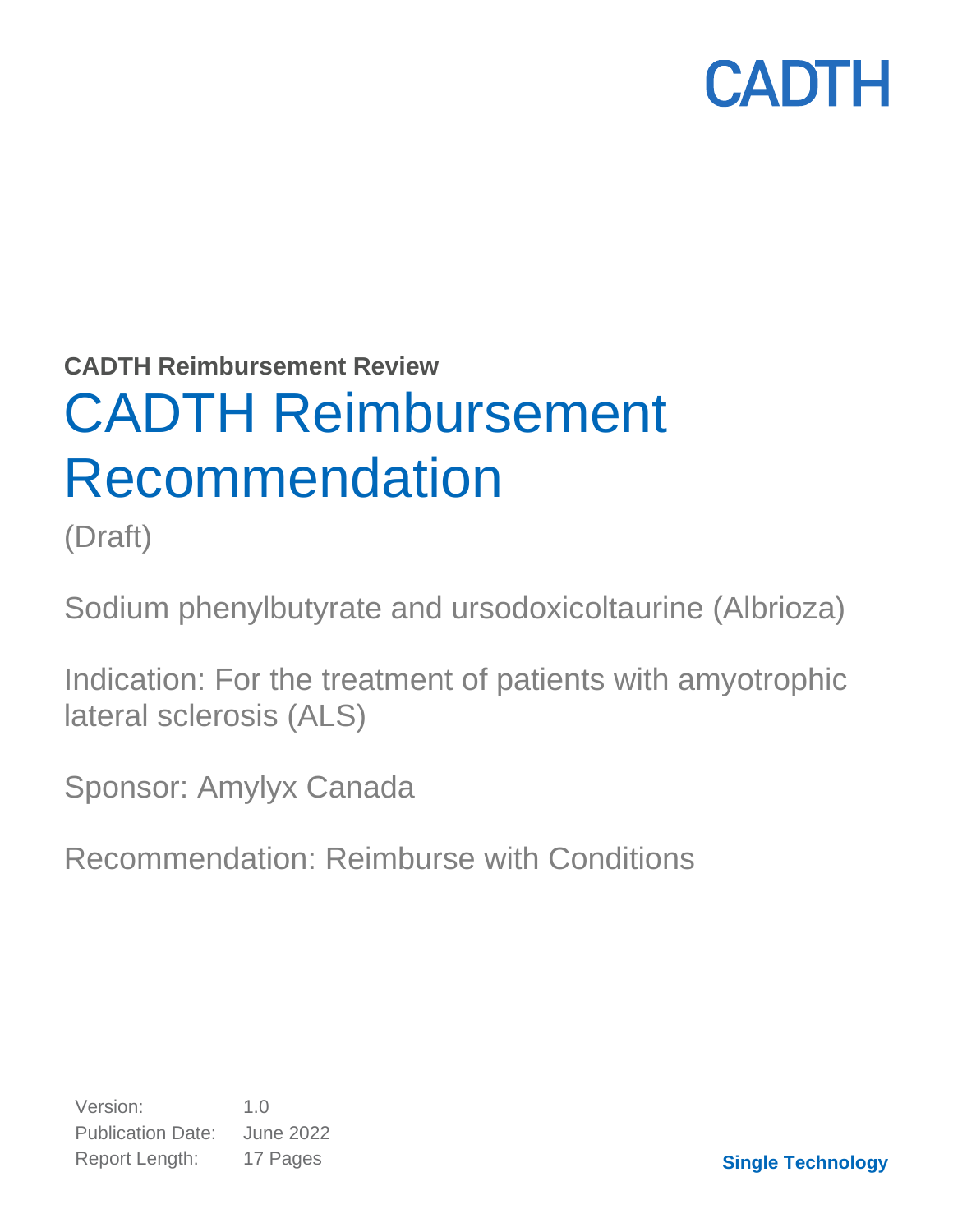**Disclaimer:** The information in this document is intended to help Canadian health care decision-makers, health care professionals, health systems leaders, and policymakers make well-informed decisions and thereby improve the quality of health care services. While patients and others may access this document, the document is made available for informational purposes only and no representations or warranties are made with respect to its fitness for any particular purpose. The information in this document should not be used as a substitute for professional medical advice or as a substitute for the application of clinical judgment in respect of the care of a particular patient or other professional judgment in any decision-making process. The Canadian Agency for Drugs and Technologies in Health (CADTH) does not endorse any information, drugs, therapies, treatments, products, processes, or services.

While care has been taken to ensure that the information prepared by CADTH in this document is accurate, complete, and up-to-date as at the applicable date the material was first published by CADTH, CADTH does not make any guarantees to that effect. CADTH does not guarantee and is not responsible for the quality, currency, propriety, accuracy, or reasonableness of any statements, information, or conclusions contained in any third-party materials used in preparing this document. The views and opinions of third parties published in this document do not necessarily state or reflect those of CADTH.

CADTH is not responsible for any errors, omissions, injury, loss, or damage arising from or relating to the use (or misuse) of any information, statements, or conclusions contained in or implied by the contents of this document or any of the source materials.

This document may contain links to third-party websites. CADTH does not have control over the content of such sites. Use of third-party sites is governed by the third-party website owners' own terms and conditions set out for such sites. CADTH does not make any guarantee with respect to any information contained on such third-party sites and CADTH is not responsible for any injury, loss, or damage suffered as a result of using such third-party sites. CADTH has no responsibility for the collection, use, and disclosure of personal information by third-party sites.

Subject to the aforementioned limitations, the views expressed herein are those of CADTH and do not necessarily represent the views of Canada's federal, provincial, or territorial governments or any third party supplier of information.

This document is prepared and intended for use in the context of the Canadian health care system. The use of this document outside of Canada is done so at the user's own risk.

This disclaimer and any questions or matters of any nature arising from or relating to the content or use (or misuse) of this document will be governed by and interpreted in accordance with the laws of the Province of Ontario and the laws of Canada applicable therein, and all proceedings shall be subject to the exclusive jurisdiction of the courts of the Province of Ontario, Canada.

The copyright and other intellectual property rights in this document are owned by CADTH and its licensors. These rights are protected by the Canadian *Copyright Act* and other national and international laws and agreements. Users are permitted to make copies of this document for non-commercial purposes only, provided it is not modified when reproduced and appropriate credit is given to CADTH and its licensors.

**Redactions:** Confidential information in this document may be redacted at the request of the sponsor in accordance with the *CADTH Drug Reimbursement Review Confidentiality Guidelines.*

**About CADTH:** CADTH is an independent, not-for-profit organization responsible for providing Canada's health care decision-makers with objective evidence to help make informed decisions about the optimal use of drugs, medical devices, diagnostics, and procedures in our health care system.

**Funding:** CADTH receives funding from Canada's federal, provincial, and territorial governments, with the exception of Quebec.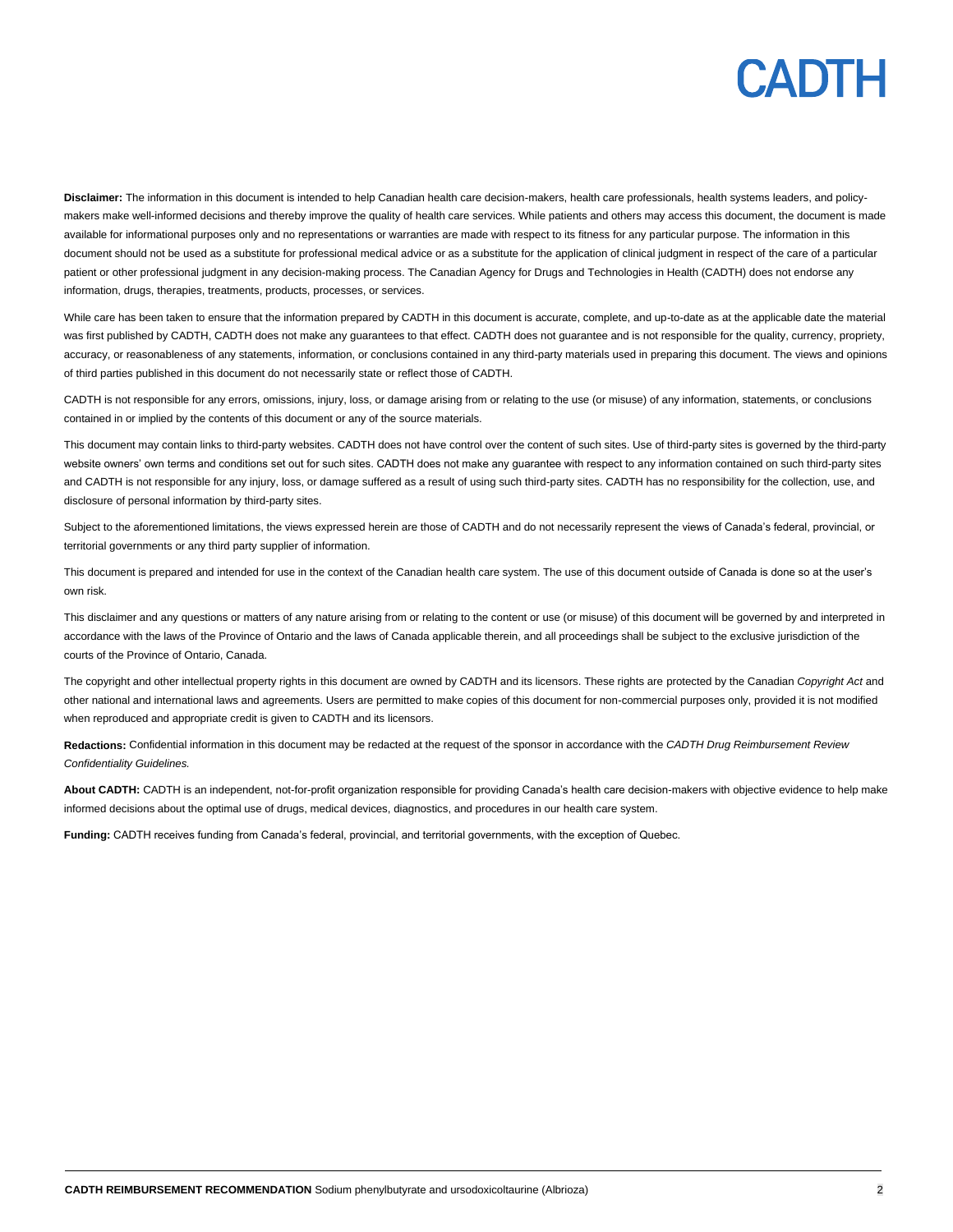### **Recommendation**

The CADTH Canadian Drug Expert Committee (CDEC) recommends that sodium phenylbutyrate and ursodoxicoltaurine be reimbursed for the treatment of amyotrophic lateral sclerosis (ALS) only if the conditions listed in [Table 1](#page-3-0) are met.

### **Rationale for the Recommendation**

There was evidence from the phase II, double-blind (DB), placebo-controlled CENTAUR study ( $N = 137$ ) that treatment with PB-TURSO resulted in added clinical benefit for patients with a diagnosis of definite ALS who were within 18 months of symptom onset. There was a statistically significant improvement in rate of change in the ALS Functional Rating Scale – Revised (ALSFRS-R) total score with PB-TURSO corresponding to a between-group difference in change from baseline to week 24 of 2.32 points (95% confidence interval  $\text{[C]}$ , 0.18 to 4.47 points;  $P = 0.03$ ). There was some uncertainty in the magnitude of the treatment effect due to the amount of missing data, with 75% of patients in the primary analysis population contributing data at week 24. Although there are no minimal important difference (MID) estimates available for the ALSFRS-R total score, the treatment effect was considered to be clinically meaningful according to clinical expert opinion. ALS is a rare, progressive, life-threatening disease for which there are no treatments to stop or reverse disease progression. Patients need treatments that significantly slow progression, help them maintain independence, and increase survival; PB-TURSO may meet some of these needs for some patients.

Using the sponsor submitted price for PB-TURSO and publicly listed prices for all other drug costs, the incremental costeffectiveness ratio (ICER) for PB-TURSO was \$2,086,658 per quality-adjusted life-year (QALY) compared with riluzole alone. At this ICER, PB-TURSO is not cost-effective at a \$50,000 per QALY willingness to pay (WTP) threshold in the Health Canada indication. CADTH notes the results of the analysis are driven by the high treatment cost of PB-TURSO (over \$217,000 per patient annually). A reduction in price is required.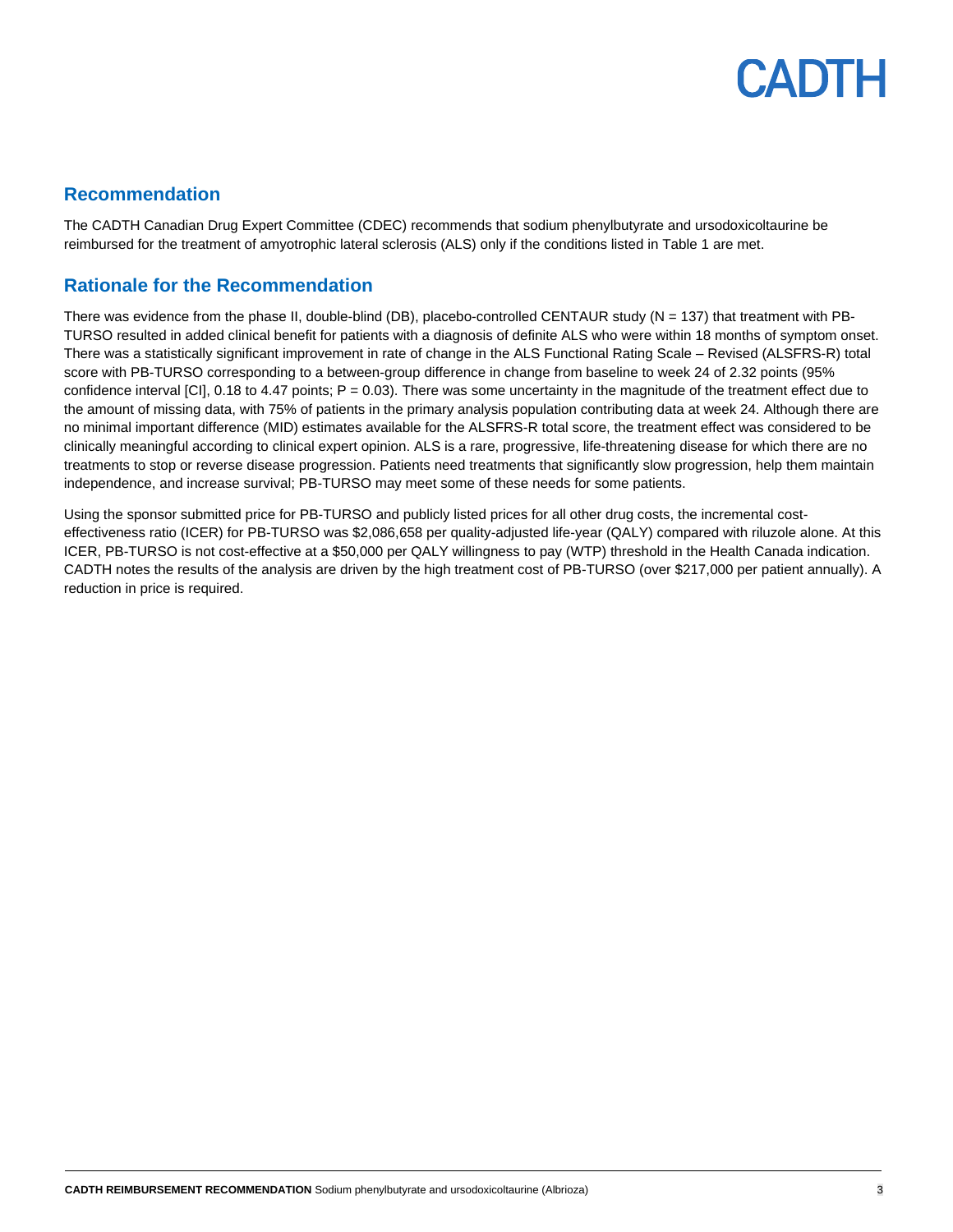<span id="page-3-0"></span>

|  | <b>Table 1: Reimbursement Conditions and Reasons</b> |  |  |
|--|------------------------------------------------------|--|--|
|  |                                                      |  |  |

|    | <b>Reimbursement Condition</b>                                                                                                                                                                                                                                                                                                                             | <b>Reason</b>                                                                                                                                                                                                                                                                                                                                                                                                                        | <b>Implementation Guidance</b>                                                                |  |
|----|------------------------------------------------------------------------------------------------------------------------------------------------------------------------------------------------------------------------------------------------------------------------------------------------------------------------------------------------------------|--------------------------------------------------------------------------------------------------------------------------------------------------------------------------------------------------------------------------------------------------------------------------------------------------------------------------------------------------------------------------------------------------------------------------------------|-----------------------------------------------------------------------------------------------|--|
|    | <b>Initiation</b>                                                                                                                                                                                                                                                                                                                                          |                                                                                                                                                                                                                                                                                                                                                                                                                                      |                                                                                               |  |
| 1. | To be eligible for treatment with<br>PB-TURSO, patients must meet<br>all of the following:<br>1.1. have a diagnosis of definite<br>ALS<br>1.2. have had ALS symptoms<br>for 18 months or less<br>1.3. have an FVC of at least<br>60% of predicted value<br>1.4. not require permanent non-<br>invasive ventilation or<br>invasive ventilation              | These patient characteristics are aligned<br>with the patient selection criteria in the<br>CENTAUR study. Although the study<br>criteria used SVC, the clinical expert<br>indicated that FVC and not SVC is used in<br>clinical practice and the two values should<br>be generally equivalent to each other.<br>There is no evidence that PB-TURSO adds<br>clinical benefit for patients who do not meet<br>all of these conditions. | The revised El Escorial criteria were used<br>to define definite ALS in the CENTAUR<br>study. |  |
|    | <b>Discontinuation</b>                                                                                                                                                                                                                                                                                                                                     |                                                                                                                                                                                                                                                                                                                                                                                                                                      |                                                                                               |  |
| 2. | Treatment with PB-TURSO<br>should be discontinued if any of<br>the following are met:<br>2.1. The patient requires<br>invasive or permanent non-<br>invasive ventilation<br>2.2. The patient becomes non-<br>ambulatory and is unable to<br>cut food and feed<br>themselves without<br>assistance, irrespective of<br>whether a gastrostomy is in<br>place | Once a patient requires invasive or<br>permanent non-invasive ventilation, or is<br>dependent for all activities of daily living,<br>PB-TURSO no longer provides benefit as<br>there are few surviving motor neurons.                                                                                                                                                                                                                |                                                                                               |  |
|    | <b>Prescribing</b>                                                                                                                                                                                                                                                                                                                                         |                                                                                                                                                                                                                                                                                                                                                                                                                                      |                                                                                               |  |
| 3. | The patient must be under the<br>care of a specialist with<br>experience in the diagnosis and<br>management of ALS.                                                                                                                                                                                                                                        | This will ensure that PB-TURSO is<br>prescribed for appropriate patients who are<br>also receiving multidisciplinary care for<br>ALS.                                                                                                                                                                                                                                                                                                |                                                                                               |  |
|    | <b>Pricing</b>                                                                                                                                                                                                                                                                                                                                             |                                                                                                                                                                                                                                                                                                                                                                                                                                      |                                                                                               |  |
| 4. | A reduction in price                                                                                                                                                                                                                                                                                                                                       | The ICER for PB-TURSO is \$2,086,658<br>when compared with riluzole.<br>A price reduction of at least 98% would be<br>required for PB-TURSO to be able to<br>achieve an ICER of \$50,000 per QALY<br>compared to riluzole alone.                                                                                                                                                                                                     |                                                                                               |  |
|    | <b>Feasibility of Adoption</b>                                                                                                                                                                                                                                                                                                                             |                                                                                                                                                                                                                                                                                                                                                                                                                                      |                                                                                               |  |
| 5. | The feasibility of adoption of PB-<br>TURSO must be addressed                                                                                                                                                                                                                                                                                              | At the submitted price, the budget impact<br>of PB-TURSO is expected to be greater<br>than \$40 million in years 1, 2 and 3 if<br>prescribed in the full Health Canada<br>indication.                                                                                                                                                                                                                                                |                                                                                               |  |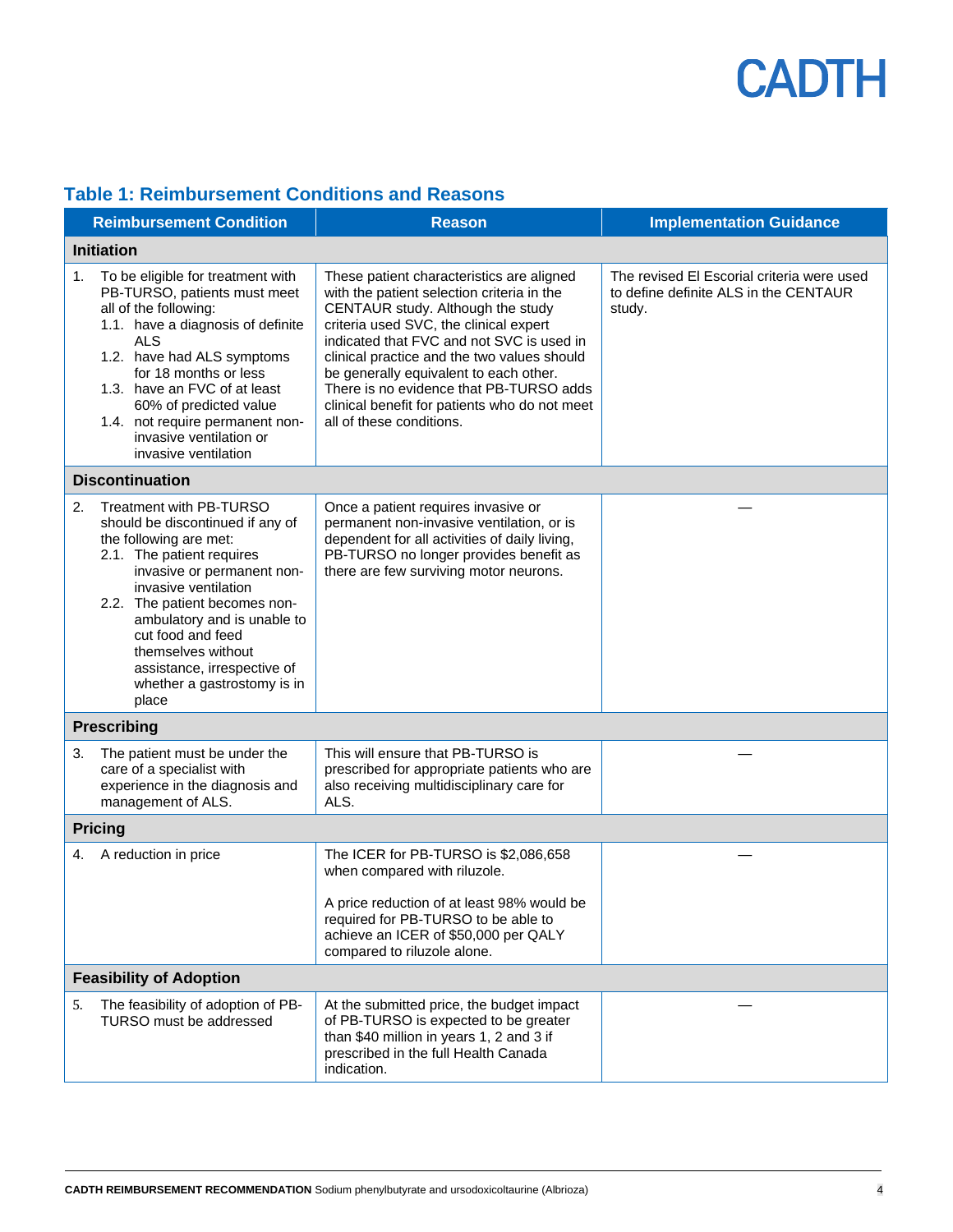

|    | <b>Reimbursement Condition</b>                                | <b>Reason</b>                                                                                                                                                                                                                  | <b>Implementation Guidance</b> |
|----|---------------------------------------------------------------|--------------------------------------------------------------------------------------------------------------------------------------------------------------------------------------------------------------------------------|--------------------------------|
| 6. | The feasibility of adoption of PB-<br>TURSO must be addressed | At the submitted price, the magnitude of<br>uncertainty in the budget impact must be<br>addressed to ensure the feasibility of<br>adoption, given the difference between the<br>sponsor's estimate and CADTH's<br>estimate(s). |                                |

ALS = amyotrophic lateral sclerosis; FVC = forced vital capacity; PB-TURSO = sodium phenylbutyrate and ursodoxicoltaurine; SVC = slow vital capacity.

### **Discussion Points**

- CDEC noted that only a narrow population of patients with ALS, those with a diagnosis of definite ALS and within 18 months of symptom onset, was included in the CENTAUR study. Although the clinical expert indicated that there is no physiological or pharmacological reason to predict that patients in the other El Escorial diagnostic categories (i.e., probable ALS or possible ALS) would not respond to the treatment, CDEC considered the efficacy of PB-TURSO in patients not meeting the strict criteria to be unknown given the lack of evidence.
- There were no statistically significant differences for PB-TURSO versus placebo found for any secondary end points (including accurate test of limb isometric strength [ATLIS], slow vital capacity [SVC], and survival outcomes) in the CENTAUR study. Health-related quality of life and impacts on caregiver burden were not evaluated in the CENTAUR trial.
- Survival analyses conducted during the CENTAUR extension study suggested a benefit in median survival with PB-TURSO (median survival at the latest data cut-off: 23.5 months versus 18.7 months; hazard ratio  $[HR] = 0.64$  [95% CI, 0.42 to 1.00]; P = 0.0475). However, there is a high degree of uncertainty in these results since there was no control for analyses at multiple time points, there was missing data for death equivalent events, and all patients received PB-TURSO in the extension study. As such, no conclusions regarding the impact of PB-TURSO on survival can be made at present.
- CDEC noted that patients with ALS require a multidisciplinary health care approach to managing their disease. Patient outcomes are more likely to be optimized if patients receive PB-TURSO in combination with coordinated care from other health professionals at centres with health care teams that have experience in managing patients with ALS.
- Most patients in the CENTAUR study were receiving concomitant riluzole and/or edaravone, which is reflective of the current standard of care in Canada. Therefore, CDEC considered it appropriate that PB-TURSO be given in addition to the current standard of care. CDEC also agreed with the clinical expert that patients should not have to demonstrate treatment failure with edaravone and/or riluzole before being able to access PB-TURSO. Currently available treatments for ALS have only a modest effect on disease progression and do not stop disease progression. The clinical expert advised that early intervention is important to preserve remaining motor function.
- The efficacy of PB-TURSO versus riluzole and edaravone is unknown due to the inability to perform a matching-adjusted indirect comparison (MAIC) with edaravone and the serious limitations of a post-hoc comparison of PB-TURSO and edaravone in the CENTAUR study.
- CDEC noted that the magnitude of the treatment effect reported in the CENTAUR study should be confirmed with a phase III study and that the Health Canada Notice of Compliance for PB-TURSO is conditional on the results of trials to verify its clinical benefit. The PHOENIX trial is an ongoing randomized, DB, phase III study evaluating the safety and efficacy of PB-TURSO versus placebo for 48 weeks in adults with ALS. The PHOENIX study population is broader than that of the CENTAUR trial allowing enrollment of patients with a diagnosis of definite ALS or clinically probable ALS and who are 24 months or less from symptom onset.
- The committee noted that the health economic reanalysis conducted by CADTH was based on more favourable assumptions regarding PB-TURSO efficacy than suggested by the sponsor. Given the high degree of clinical uncertainty, the incremental benefit derived from the CADTH reanalysis may overestimate the benefit derived from PB-TURSO.

### **Background**

Sodium phenylbutyrate and ursodoxicoltaurine (PB-TURSO) has been approved by Health Canada for amyotrophic lateral sclerosis (ALS). Sodium phenylbutyrate is a pan-histone deacetylase inhibitor that ameliorates endoplasmic reticulum stress by upregulating chaperone proteins. Ursodoxicoltaurine ameliorates mitochondrial stress by reducing mitochondrial permeability and increasing the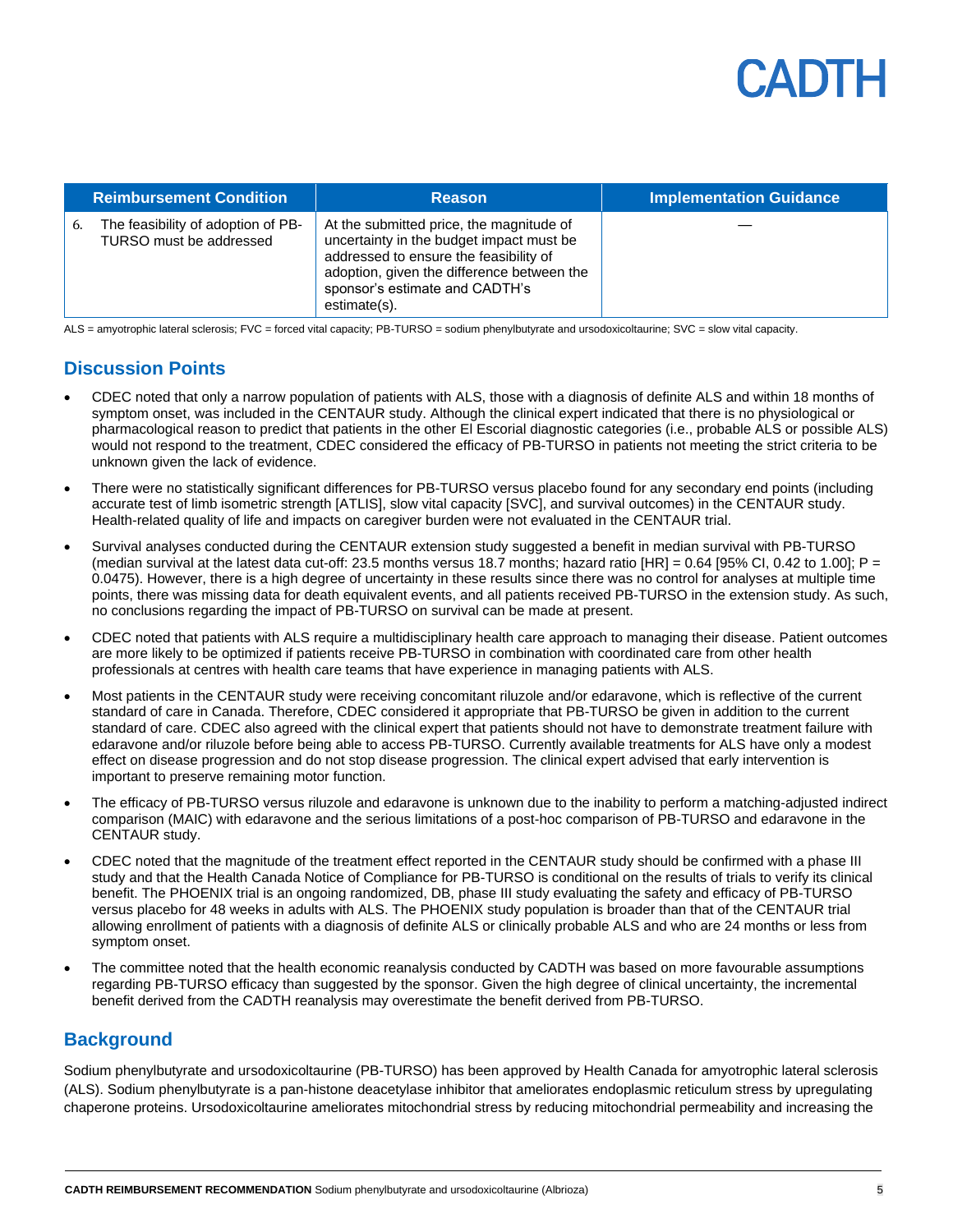apoptotic threshold of the cell. It is available as individual sachets, each containing 10 g of powder (3 g sodium phenylbutyrate and 1 g ursodoxicoltaurine) to be reconstituted in 250 mL of room temperature water and taken orally or administered via feeding tube within 1 hour of preparation. The recommended dose in the product monograph is 1 sachet daily for the first 3 weeks and 1 sachet twice daily thereafter.

Amyotrophic lateral sclerosis is a rare, incurable, neurodegenerative disease primarily affecting the nerve cells that control voluntary muscles. Deterioration of motor neurons leads to muscle weakness, muscle twitching, muscle tightness, and muscle atrophy. Later symptoms include shortness of breath, difficulty breathing, difficulty swallowing, and paralysis. Respiratory failure is the most common cause of death. It is estimated that there are 3,000 Canadians living with ALS and approximately 1,000 patients die from ALS each year with a similar number diagnosed every year in Canada. A review of Canadian data has estimated the annual incidence of ALS to be between 1.63 and 2.4 per 100,000 persons and prevalence to be 4.9 per 100,000 persons. The median survival time from symptom onset to death ranges from 20 to 48 months. Current treatments for ALS include riluzole and edaravone though no current therapies stop disease progression.

### **Sources of Information Used by the Committee**

To make their recommendation, the Committee considered the following information:

- A review of 1 RCT in adults with ALS
- A review of 1 extension study in adults with ALS
- Patients' perspectives gathered by 2 patient groups, ALS Society of Canada and ALS Action Canada
- Input from public drug plans that participate in the CADTH review process
- One clinical specialist with expertise diagnosing and treating patients with ALS
- Input from 1 clinician group, Canadian ALS Research Network
- A review of the pharmacoeconomic model and report submitted by the sponsor

### **Stakeholder Perspectives**

### Patient Input

CADTH received 2 patient group submissions for the review of PB-TURSO. The ALS Society of Canada conducted an online survey of 629 patients and caregivers from Canada, US, UK, Israel, and the Netherlands between November 10 and 24, 2021. A second patient group, ALS Action Canada, collected patients' experiences and opinions through email communications and Zoom meetings from members of their organization living in British Columbia, Alberta, Ontario, and Nova Scotia.

Both of the submitting patient groups described living with ALS as having an impact on every aspect of patients' lives as well as the lives of those around them. ALS Canada described the impact as "profound and pervasive". The submission spoke especially of the impact of patients' decline in ability (i.e., motor function, speech, and swallowing), making daily tasks such as self-care and feeding themselves difficult and eventually impossible, leading to a strongly felt loss of independence. Managing the condition is demanding on patients and caregivers, requiring several hours a day for treatments, exercising for legs and arms, breathing exercises, a constant regimen of drugs and supplements, and appointments. As the disease progresses people living with ALS become increasingly reliant on those around them and caregivers take on a significant role in assisting their loved ones. Both patient group submissions stressed the broader toll on caregivers – pervasive feelings of overwhelming grief and struggles with mental health, including stress, anxiety, and helplessness and hopelessness. Although some patients felt that currently available medications (edaravone and riluzole) appeared to slow disease progression, help maintain motor function, and increase survival, in general the submitting patient groups noted that these existing therapies fall short of having a significant impact on the outcomes desired by patients – slowing the progress of their disease and increasing lifespan A limited number of patients who had access to PB-TURSO felt the main benefits were slowed disease progression and maintained motor function. A few respondents reported side effects that were mostly gastrointestinal related and taste disturbances. Patients and caregivers emphasized the importance of and urgency for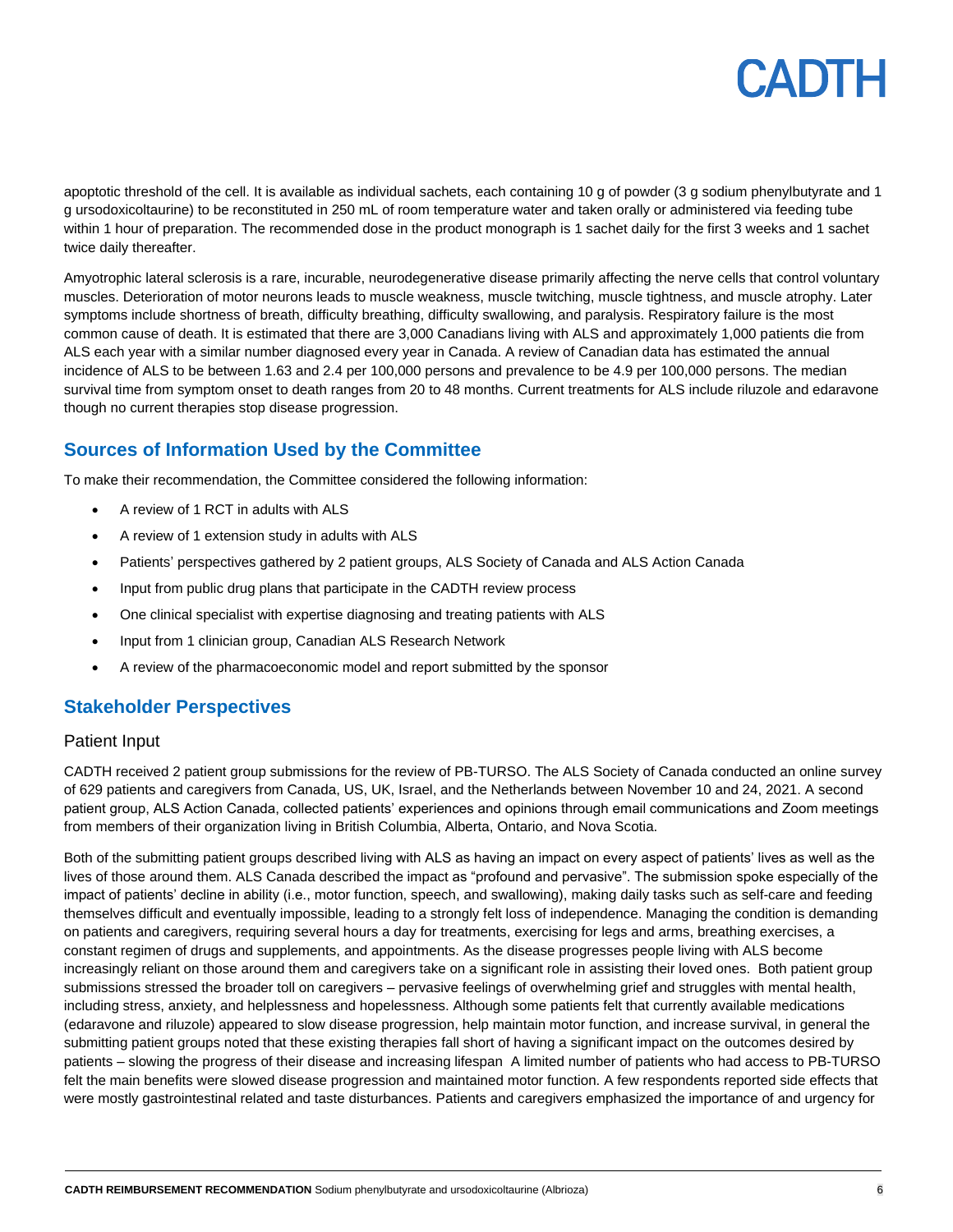access to new treatments that significantly slow progression, help patients maintain their independence, reverse symptoms, increase survival, and do not add to the disease treatment burden.

### Clinician input

#### *Input from clinical expert consulted by CADTH*

The clinical expert highlighted that there are no available treatments that stop or reverse disease progression, reduce symptom severity, minimize adverse events, and improve HRQoL. Riluzole may have a modest survival benefit. It was emphasized that current treatments demonstrate very modest benefits with slowing progression; however, ALS remains a terminal disease. Due to the progressive nature of ALS and low survival beyond 5 years after diagnosis, the clinical expert indicated that it is reasonable to target all potential pathological pathways as early as possible. Riluzole, edaravone, and PB-TURSO act on different pathways and targets in the body and may be used simultaneously with a 1- to 2-week interval between starting a new treatment to assess tolerance and side effects. The clinical expert explained that it is important to start treatment early to spare healthy neurons and preserve muscle function in affected areas of the body.

The clinical expert noted that all patients diagnosed with ALS would be suitable for treatment with PB-TURSO. The expert suggested that patients who are most suitable for treatment be decided based on clinician judgement rather than functional rating scores or pulmonary function tests since patients may have limited access to ALS specially clinics. Per input from the clinical expert, ALS is clinically heterogenous and the rate of progression is individual, which complicates monitoring outcomes and defining a response to therapy. According to the Canadian Best Practice Recommendations, patients should be routinely monitored every 3 to 4 months.

The clinical expert indicated that patients with advanced disease may not benefit from treatment with PB-TURSO though the definition of advanced disease may vary among clinicians and differ between clinicians and patients. It was suggested that treatment discontinuation could be considered for patients with advanced disease who are fully dependent for their activities of daily living, walking, transfers, and feeding. Changes to a patient's goals of care or a desire to discontinue a medication should also be considered. It would be appropriate for a neurologist or physiatrist with experience caring for patients with ALS to prescribe PB-TURSO though all patients should have a multidisciplinary care team and be followed by an ALS clinic.

#### *Clinician group input*

Input was received from the Canadian ALS Research Network (CALS), which consisted of 10 CALS members from across Canada. The clinician group input was similar to that given by the clinical expert consulted by CADTH.

### Drug Program Input

### **Table 2: Responses to Questions from the Drug Programs**

| <b>Implementation Issues</b>                                                                                                                                                                                                                                                                                                                                                                                 | <b>Response</b>                                                                                                                                                                                                                                                                  |  |
|--------------------------------------------------------------------------------------------------------------------------------------------------------------------------------------------------------------------------------------------------------------------------------------------------------------------------------------------------------------------------------------------------------------|----------------------------------------------------------------------------------------------------------------------------------------------------------------------------------------------------------------------------------------------------------------------------------|--|
| <b>Relevant Comparators</b>                                                                                                                                                                                                                                                                                                                                                                                  |                                                                                                                                                                                                                                                                                  |  |
| Patients were randomized 2:1 to PB-TURSO or matching<br>placebo. Patients could remain on riluzole and/or initiate or<br>remain on edaravone.<br>Placebo is likely an appropriate comparator in this treatment<br>space, as PB-TURSO could be considered early on in the<br>disease course and could be considered as an add-on to<br>riluzole or edaravone. Can CDEC comment on the relevant<br>comparator? | CDEC agreed with the clinical expert that placebo was the<br>appropriate comparator since PB-TURSO is expected to be an<br>add-on treatment to the current standard of care (riluzole and/or<br>edaravone).                                                                      |  |
| In CENTAUR, a group of patients were allowed to initiate<br>edaravone as well as PB-TURSO. For those patients who<br>were newly initiated on edaravone, it is unclear what benefit<br>was derived from edaravone versus PB-TURSO.                                                                                                                                                                            | Patients in both treatment groups in the CENTAUR trial were<br>permitted to initiate edaravone treatment. CDEC noted that<br>preplanned subgroup analyses with adequate sample sizes would<br>have been needed to separate out the effect of PB-TURSO from<br>that of edaravone. |  |
| <b>Considerations for Initiation of Therapy</b>                                                                                                                                                                                                                                                                                                                                                              |                                                                                                                                                                                                                                                                                  |  |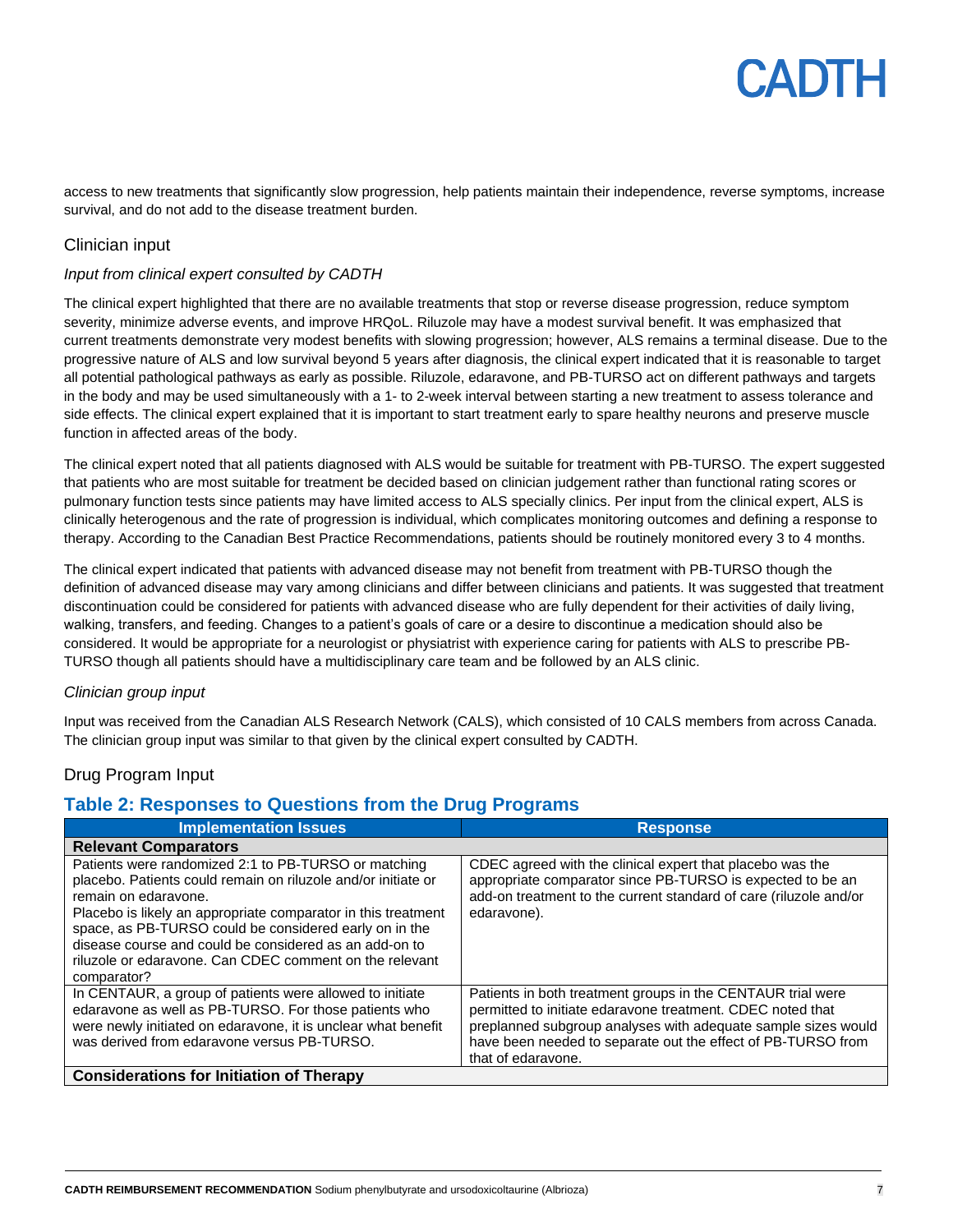| <b>Implementation Issues</b>                                                                                                                                                                                                                                                                                                                                                                                                                                                                                                                                                                                                                                                                                                               | <b>Response</b>                                                                                                                                                                                                                                                                                                                                                                                                                                                                                                                                                                                                                                                                                                                                                                                                                                                                                                                                                       |
|--------------------------------------------------------------------------------------------------------------------------------------------------------------------------------------------------------------------------------------------------------------------------------------------------------------------------------------------------------------------------------------------------------------------------------------------------------------------------------------------------------------------------------------------------------------------------------------------------------------------------------------------------------------------------------------------------------------------------------------------|-----------------------------------------------------------------------------------------------------------------------------------------------------------------------------------------------------------------------------------------------------------------------------------------------------------------------------------------------------------------------------------------------------------------------------------------------------------------------------------------------------------------------------------------------------------------------------------------------------------------------------------------------------------------------------------------------------------------------------------------------------------------------------------------------------------------------------------------------------------------------------------------------------------------------------------------------------------------------|
| Clinical trials used the revised El Escorial criteria; it is noted<br>that these are relevant for clinical trials, but are not widely<br>used in clinical practice.<br>CENTAUR enrolled patients with definite ALS, based on the<br>El Escorial criteria. The sponsor's reimbursement request<br>does not restrict reimbursement only for patients with definite<br>ALS as per the El Escorial criteria.                                                                                                                                                                                                                                                                                                                                   | According to the clinical expert, the use of definite ALS by the EI<br>Escorial criteria was based on clinical trial design decisions (to<br>determine a rapid answer as to whether the drug was potentially<br>effective). By restricting the inclusion criteria to a definite<br>diagnosis of ALS by the El Escorial criteria and be less than 18<br>months from ALS symptom onset, the trial would be restricted to<br>patients who progress relatively rapidly. Restricting a trial to<br>rapidly progressive patients would mean that less time would be<br>required to demonstrate a change in rate of progression, as<br>compared to a wider population of patients with ALS. There is no<br>physiological or pharmacological reason to predict that patients at<br>other levels of the El Escorial diagnostic criteria (i.e., "probable" or<br>"possible") would not respond to the treatment.                                                                |
|                                                                                                                                                                                                                                                                                                                                                                                                                                                                                                                                                                                                                                                                                                                                            | CDEC agreed with the clinical expert.                                                                                                                                                                                                                                                                                                                                                                                                                                                                                                                                                                                                                                                                                                                                                                                                                                                                                                                                 |
| The sponsor notes that earlier access results in better<br>treatment outcomes, and patients should not have to try<br>alternative therapies before accessing PB-TURSO.<br>All jurisdictions list edaravone with criteria.                                                                                                                                                                                                                                                                                                                                                                                                                                                                                                                  | According to the clinical expert, it is expected that PB-TURSO<br>would be offered as add-on therapy in addition to riluzole and/or<br>edaravone.                                                                                                                                                                                                                                                                                                                                                                                                                                                                                                                                                                                                                                                                                                                                                                                                                     |
| Riluzole is the other marketed ALS treatment. Some<br>jurisdictions list it with criteria, others do not list it, and still<br>others list it as a full benefit. Five of the 6 jurisdictions listing<br>with criteria require an FVC of more than 60%.                                                                                                                                                                                                                                                                                                                                                                                                                                                                                     | CDEC agreed with the clinical expert.                                                                                                                                                                                                                                                                                                                                                                                                                                                                                                                                                                                                                                                                                                                                                                                                                                                                                                                                 |
| The CENTAUR trial looked at a measure called slow vital<br>capacity (SVC). How does SVC relate to FVC? Is SVC used<br>in clinical practice?                                                                                                                                                                                                                                                                                                                                                                                                                                                                                                                                                                                                | The clinical expert stated that it is not standard practice to<br>measure SVC in ALS clinics in Canada, though its use may vary<br>among clinicians. According to the expert, it is more common to<br>measure FVC to assess respiratory function in clinical practice. It<br>was also noted that SVC is felt to be generally equivalent to FVC.                                                                                                                                                                                                                                                                                                                                                                                                                                                                                                                                                                                                                       |
|                                                                                                                                                                                                                                                                                                                                                                                                                                                                                                                                                                                                                                                                                                                                            | CDEC agreed with the clinical expert.                                                                                                                                                                                                                                                                                                                                                                                                                                                                                                                                                                                                                                                                                                                                                                                                                                                                                                                                 |
| The reimbursement criteria for edaravone and riluzole<br>require FVC scores above a certain threshold at the time of<br>initiation.<br>The edaravone reimbursement criteria require patients to<br>have probable or definite ALS. The CENTAUR trial for PB-<br>TURSO enrolled patients with definite ALS.                                                                                                                                                                                                                                                                                                                                                                                                                                  | CDEC note the differences between the reimbursement criteria<br>for edaravone and riluzole and the eligibility criteria for the<br>CENTAUR study with respect to patient population. CDEC<br>considers it most appropriate to align the reimbursement criteria<br>for PB-TURSO with the patient population studied in the<br>CENTAUR trial.                                                                                                                                                                                                                                                                                                                                                                                                                                                                                                                                                                                                                           |
| Considerations for continuation or renewal of therapy                                                                                                                                                                                                                                                                                                                                                                                                                                                                                                                                                                                                                                                                                      |                                                                                                                                                                                                                                                                                                                                                                                                                                                                                                                                                                                                                                                                                                                                                                                                                                                                                                                                                                       |
| ALS disease progression is measured using the ALSFRS-R,<br>which consists of 4 domains measuring 12 different activities<br>of daily living in each domain. Each item score ranges from 0<br>to 4 with a maximum score of 48, which indicates normal<br>function.<br>As the disease is progressive in nature what would be<br>reasonable reduction in ALSFRS-R score that signifies<br>benefit with treatment at 6 months? At the end of the 6-<br>month randomized study period, there was a difference of<br>2.32 points between groups in the ALSFRS-R estimate;<br>however, both groups experienced decline in the ALSFRS-R<br>estimate.<br>It will be difficult to withdraw therapy if patients are<br>deteriorating despite therapy. | The clinical expert stated that, due to the progressive nature of<br>ALS, all patients are expected to decline over the course of the<br>disease. Currently, there are no available therapies to stop or<br>reverse disease progression and available treatments only show<br>modest effects in slowing progression.<br>The clinical expert indicated that the average decline among<br>patients with ALS is approximately 1 point per month during the<br>course of the disease although decline may slow towards the end<br>stages of the disease. It was noted that patients will decline faster<br>or slower than this average without treatment, which makes<br>comparisons to the average rate of decline challenging.<br>The clinical expert explained that clinicians are unlikely to have an<br>accurate reading of a patient's rate of decline based on ALSFRS-<br>R scores before treatment and on-treatment to compare on an<br>individual patient level. |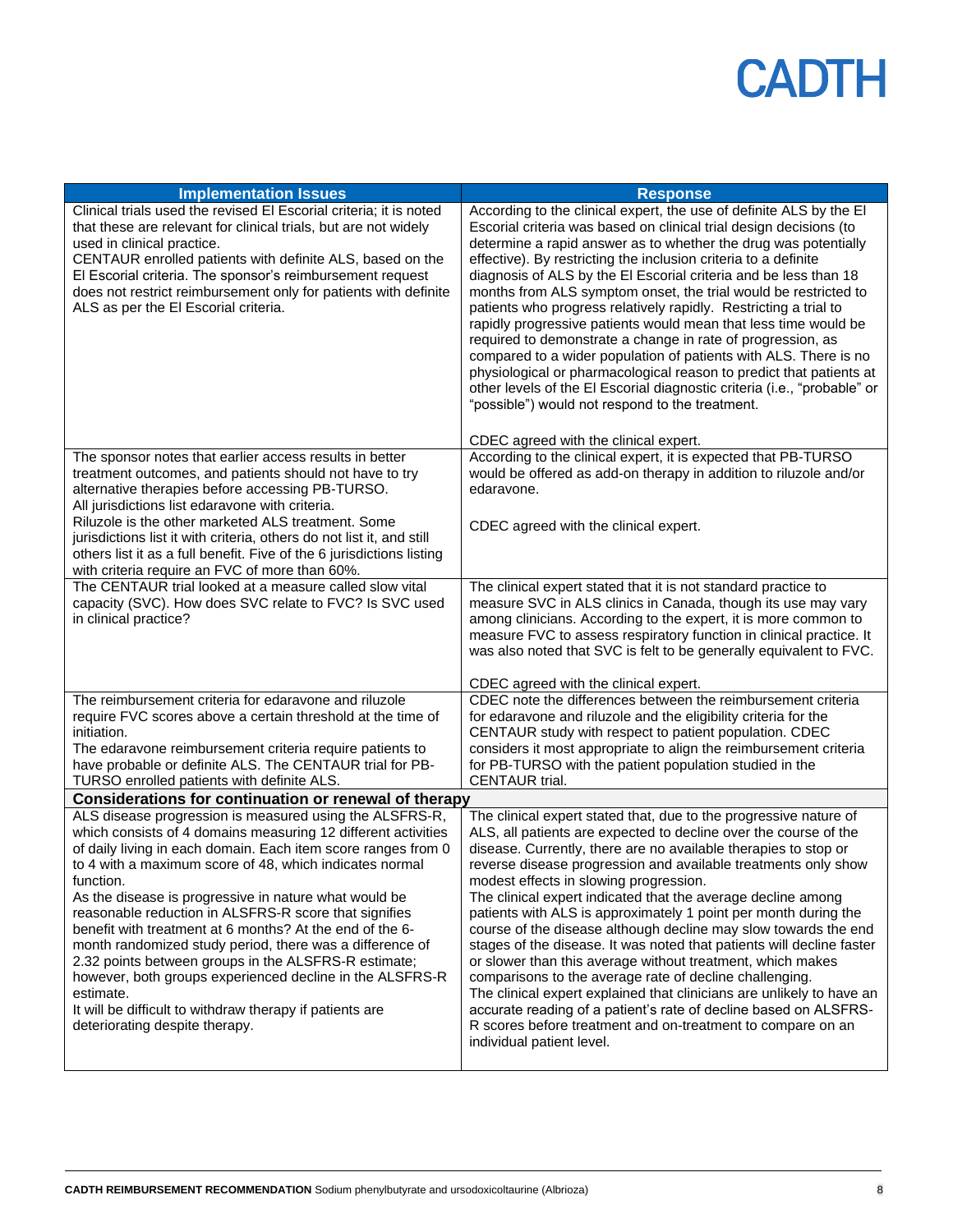| <b>Implementation Issues</b>                                                                                                                                                                                                                                                                                                                                                                                                    | <b>Response</b>                                                                                                                                                                                                                                                                                                                                                                                                                                                                                                                                                                                                                                                                            |
|---------------------------------------------------------------------------------------------------------------------------------------------------------------------------------------------------------------------------------------------------------------------------------------------------------------------------------------------------------------------------------------------------------------------------------|--------------------------------------------------------------------------------------------------------------------------------------------------------------------------------------------------------------------------------------------------------------------------------------------------------------------------------------------------------------------------------------------------------------------------------------------------------------------------------------------------------------------------------------------------------------------------------------------------------------------------------------------------------------------------------------------|
|                                                                                                                                                                                                                                                                                                                                                                                                                                 | CDEC agreed with the clinical expert and did not consider it<br>practical to require assessment of treatment response based on<br>the ALSFRS-R.                                                                                                                                                                                                                                                                                                                                                                                                                                                                                                                                            |
| <b>Considerations for discontinuation of therapy</b>                                                                                                                                                                                                                                                                                                                                                                            |                                                                                                                                                                                                                                                                                                                                                                                                                                                                                                                                                                                                                                                                                            |
| Clearly defined discontinuation criteria would be helpful.<br>Given the progressive nature of the disease it will be difficult<br>to discontinue coverage of therapy.                                                                                                                                                                                                                                                           | Per Canadian Best Practice Recommendations, the clinical expert<br>noted that patients with ALS should be routinely monitored every<br>3 to 4 months.<br>PB-TURSO could be continued until the goals of treatment<br>change and become more palliative, or the patient requires total<br>care or near-continuous ventilation as this indicates there are few<br>surviving motor neurons and the drug no longer provides benefit.<br>The clinical expert indicated that specific examples for<br>discontinuation could include:<br>BiPAP support for > 20 hours per day<br>Wheelchair dependency AND need to be fed by a caregiver<br>(i.e., dependent for all activities of daily living). |
|                                                                                                                                                                                                                                                                                                                                                                                                                                 | CDEC noted the need for clearly defined discontinuation criteria<br>and considered the clinical expert's specific examples.                                                                                                                                                                                                                                                                                                                                                                                                                                                                                                                                                                |
| In the CENTAUR trial, patients were treated within 13.5<br>months of diagnosis. Is it necessary to start therapy early for<br>patients to demonstrate a beneficial response?                                                                                                                                                                                                                                                    | CDEC agreed with the clinical expert that early intervention is<br>important to prevent motor neuron death towards the goals of<br>slowing progression of ALS and preserving muscle function.                                                                                                                                                                                                                                                                                                                                                                                                                                                                                              |
| Consider consistency with discontinuation criteria associated<br>with other drugs reviewed by CADTH in the same<br>therapeutic space.<br>See comment above regarding renewal criteria.                                                                                                                                                                                                                                          | CDEC considered this comment in their deliberations, noting that<br>the patient population and clinical outcomes differed among the<br>studies for the other ALS drugs and that this could affect renewal<br>and discontinuation criteria.                                                                                                                                                                                                                                                                                                                                                                                                                                                 |
| <b>Considerations for prescribing of therapy</b>                                                                                                                                                                                                                                                                                                                                                                                |                                                                                                                                                                                                                                                                                                                                                                                                                                                                                                                                                                                                                                                                                            |
| The dosing regimen for PB-TURSO may be preferred to that<br>for edaravone, which requires an IV infusion to be given over<br>a 60-minute period according to the following schedule:<br>• Initial treatment cycle with daily dosing x 14 days, then<br>14 days off.<br>• Subsequent treatment cycles with daily dosing for 10<br>days out of 14-day periods, followed by 14-day drug-free<br>periods.                           | CDEC and the clinical expert agreed with this statement and<br>CDEC considered it in their deliberations.                                                                                                                                                                                                                                                                                                                                                                                                                                                                                                                                                                                  |
| PB-TURSO can be administered orally or per feeding tube<br>which is an important consideration in patients with ALS.                                                                                                                                                                                                                                                                                                            | CDEC and the clinical expert agreed with this statement and<br>CDEC considered it in their deliberations.                                                                                                                                                                                                                                                                                                                                                                                                                                                                                                                                                                                  |
| Some jurisdictions may have limited access to specialists<br>experienced in diagnosing ALS and this may lead to delay in<br>treatment initiation.<br>In the CENTAUR trial, patients had an average of 13.5<br>months since symptom onset and 6 months since diagnosis<br>before patients were enrolled in the study.<br>In some jurisdictions, it is likely that access to specialists and<br>diagnosis exceeds this timeframe. | The clinical expert stated that most jurisdictions in Canada should<br>be able to confirm a diagnosis of ALS within 12 to 18 months.<br>Access to specialist diagnosis should not be an issue, particularly<br>since the Canadian Best Practice Recommendations have<br>required an appointment for confirmation of a diagnosis of ALS<br>within 4 weeks of a referral to a specialist.<br>CDEC agreed with the clinical expert.                                                                                                                                                                                                                                                           |
| In the CENTAUR trial, patients could remain on therapy with<br>riluzole and edaravone.                                                                                                                                                                                                                                                                                                                                          | CDEC agreed with the clinical expert that it is expected that PB-<br>TURSO would be offered as add-on therapy in addition to riluzole<br>and/or edaravone.                                                                                                                                                                                                                                                                                                                                                                                                                                                                                                                                 |
| Edaravone criteria specify patients should have probable or<br>definite ALS. The CENTAUR study enrolled patients with<br>definite ALS.<br>Conditions for coverage of edaravone require patients to<br>have scores of at least 2 points on each item of the ALSFRS-<br>R; have ALS symptoms for 2 years or less; and have an FVC                                                                                                 | The clinical expert consulted on this review emphasized that there<br>are no available treatments that have a proven ability to stop<br>disease progression. Those that are available only modestly slow<br>disease progression. Patients should not have to demonstrate<br>treatment failure before being able to access another therapy.                                                                                                                                                                                                                                                                                                                                                 |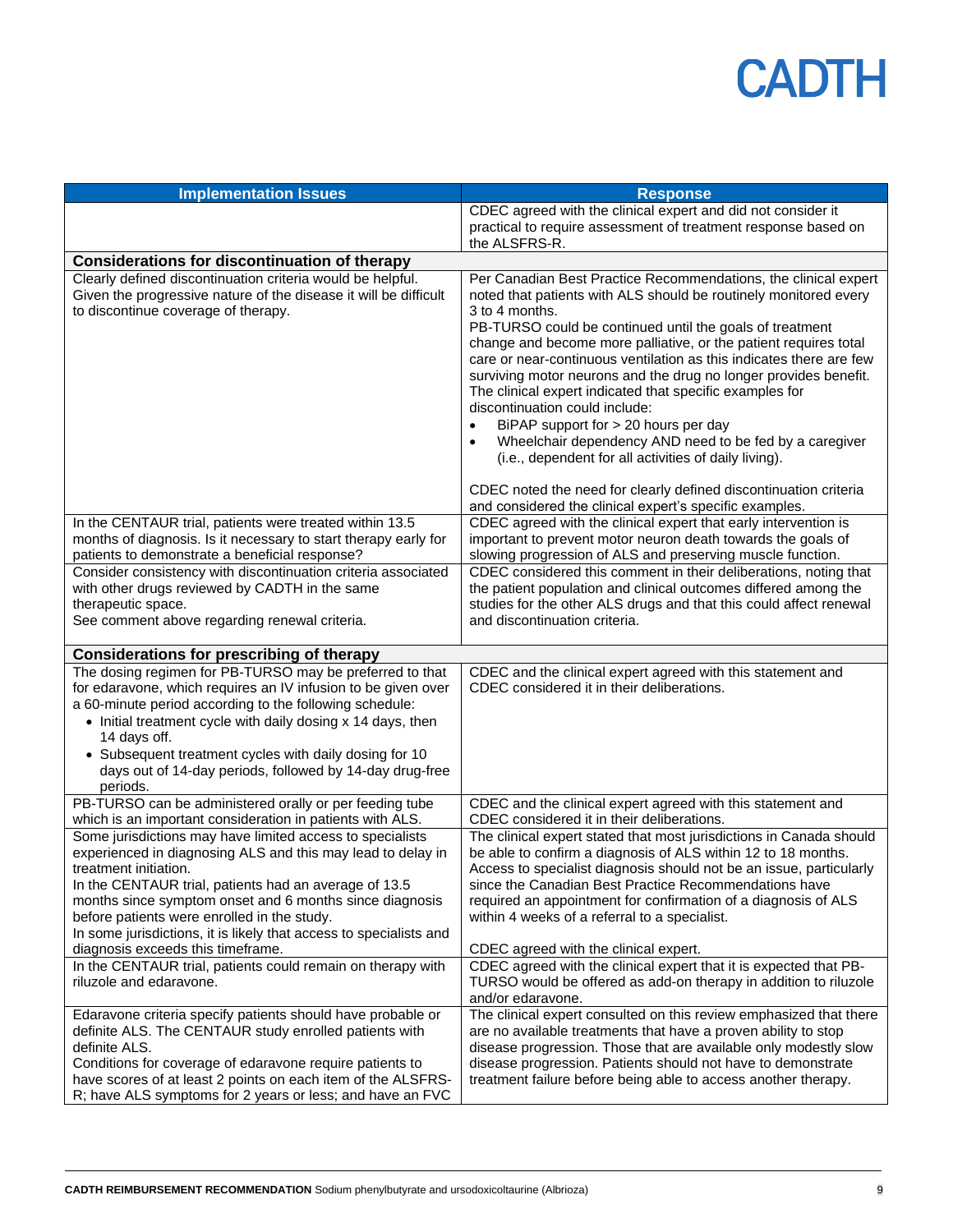| <b>Implementation Issues</b>                                                                                          | <b>Response</b>                                                                                                                         |
|-----------------------------------------------------------------------------------------------------------------------|-----------------------------------------------------------------------------------------------------------------------------------------|
| of greater than or equal to 80% predicted. In addition,                                                               | CDEC agreed with the clinical expert and noted that the                                                                                 |
| patients must not require permanent non-invasive or invasive                                                          | reimbursement criteria for PB-TURSO would have to reflect the                                                                           |
| ventilation.                                                                                                          | available evidence (i.e., the CENTAUR study).                                                                                           |
| Consistency of criteria depends on what the place in therapy                                                          |                                                                                                                                         |
| for this product is determined to be.                                                                                 |                                                                                                                                         |
| Generalizability                                                                                                      |                                                                                                                                         |
| The clinical trial was relatively small given the incidence of                                                        | The clinical expert explained that it is highly unlikely that a 6-                                                                      |
| the disease. Approximately 1 in 50,000 people in Canada is                                                            | month trial could demonstrate survival benefit due to the natural                                                                       |
| diagnosed with ALS each year. A total of 137 patients were<br>enrolled in the CENTAUR study. The study was conducted  | history of the disease. The clinical expert added that it is much<br>more likely that a survival benefit be seen over a 12- or 18-month |
| across a number of states in the US and enrolled patients                                                             | trial.                                                                                                                                  |
| with definite ALS based on the revised EI Escorial criteria.                                                          |                                                                                                                                         |
| Patients with probable and possible ALS may also seek                                                                 | CDEC agreed with the clinical expert. Regarding the survival                                                                            |
| treatment given the limited treatment options which exist.                                                            | analyses during the CENTAUR open-label extension, CDEC                                                                                  |
| The RCT did not show any survival benefit. Survival was                                                               | considered the evidence to be supportive of the clinical benefit of                                                                     |
| assessed in the open label extension. It would be helpful if                                                          | PB-TURSO. CDEC agreed with the CADTH assessment of the                                                                                  |
| CDEC can comment on the methodology.                                                                                  | open-label extension limitations and of the RPSFT model results                                                                         |
| The RCT is a 6-month, phase II trial, with a primary outcome                                                          | (namely, that conclusions could not be drawn on the RPSFT                                                                               |
| of assessing the safety and tolerability of PB-TURSO. The                                                             | model results).                                                                                                                         |
| primary efficacy end point was ALSFRS-R total score.<br>Patients will advocate for early access to the drug as 80% of |                                                                                                                                         |
| patients with ALS die within 2 to 5 years of being diagnosed.                                                         | CDEC and the clinical expert agreed with this statement.                                                                                |
| <b>System and economic issues</b>                                                                                     |                                                                                                                                         |
| Duration of treatment was assumed by the sponsor to be the                                                            | The clinical expert indicated that the majority of patients will be on                                                                  |
| same as edaravone in the budget impact analysis. The                                                                  | riluzole. Some patients who do not tolerate riluzole could be tried                                                                     |
| sponsor is claiming that PB-TURSO has a survival benefit,                                                             | on PB-TURSO. However, it would be extremely unusual to have a                                                                           |
| whereas edaravone does not. Therefore, treatment duration                                                             | patient refuse riluzole or have a medical contraindication to                                                                           |
| should not be equivalent.                                                                                             | riluzole and be prescribed PB-TURSO.                                                                                                    |
| The sponsor's budget impact analysis assumed that all                                                                 |                                                                                                                                         |
| patients would be receiving riluzole. This is unlikely the case.                                                      | CDEC agreed with the clinical expert.                                                                                                   |
| PB-TURSO will likely be used as add-on therapy (in addition                                                           | CDEC and the clinical expert agreed with this statement.                                                                                |
| to riluzole and edaravone), therefore increasing the overall                                                          |                                                                                                                                         |
| treatment cost of ALS significantly.                                                                                  |                                                                                                                                         |
| There may be some patients who are on the product through<br>the SAP at the time of Health Canada approval. These     | CDEC and the clinical expert agreed with this statement.                                                                                |
| patients may have to transition to another method of                                                                  |                                                                                                                                         |
| coverage once the drug is approved by Health Canada.                                                                  |                                                                                                                                         |
| Generic versions of riluzole are now available. These are                                                             | CDEC considered this in their deliberations and noted that there                                                                        |
| listed in at least 1 jurisdiction at 35% of the price of the                                                          | is no direct or indirect comparative evidence for PB-TURSO                                                                              |
| brand-name drug.                                                                                                      | versus riluzole or edaravone to inform on place in therapy.                                                                             |
| What is an appropriate time horizon to assess cost-                                                                   | The clinical expert felt 10 years would be a reasonable timeframe.                                                                      |
| effectiveness of this drug?                                                                                           |                                                                                                                                         |
| The manufacturer used a Markov state-transition model to                                                              | CDEC agreed with the clinical expert.                                                                                                   |
| describe the progression of ALS over a lifetime horizon (10                                                           |                                                                                                                                         |
| years). Is 10 years an appropriate timeframe?                                                                         |                                                                                                                                         |
|                                                                                                                       |                                                                                                                                         |

ALS = amyotrophic lateral sclerosis; ALSFRS-R = Amyotrophic Lateral Sclerosis Function Rating Scale – Revised; CDEC = Canadian Drug Expert Committee; FVC = forced vital capacity; PB-TURSO = sodium phenylbutyrate and ursodoxicoltaurine; RCT = randomized controlled trial; RPSFT = rank-preserving structural failure time; SVC = slow vital capacity.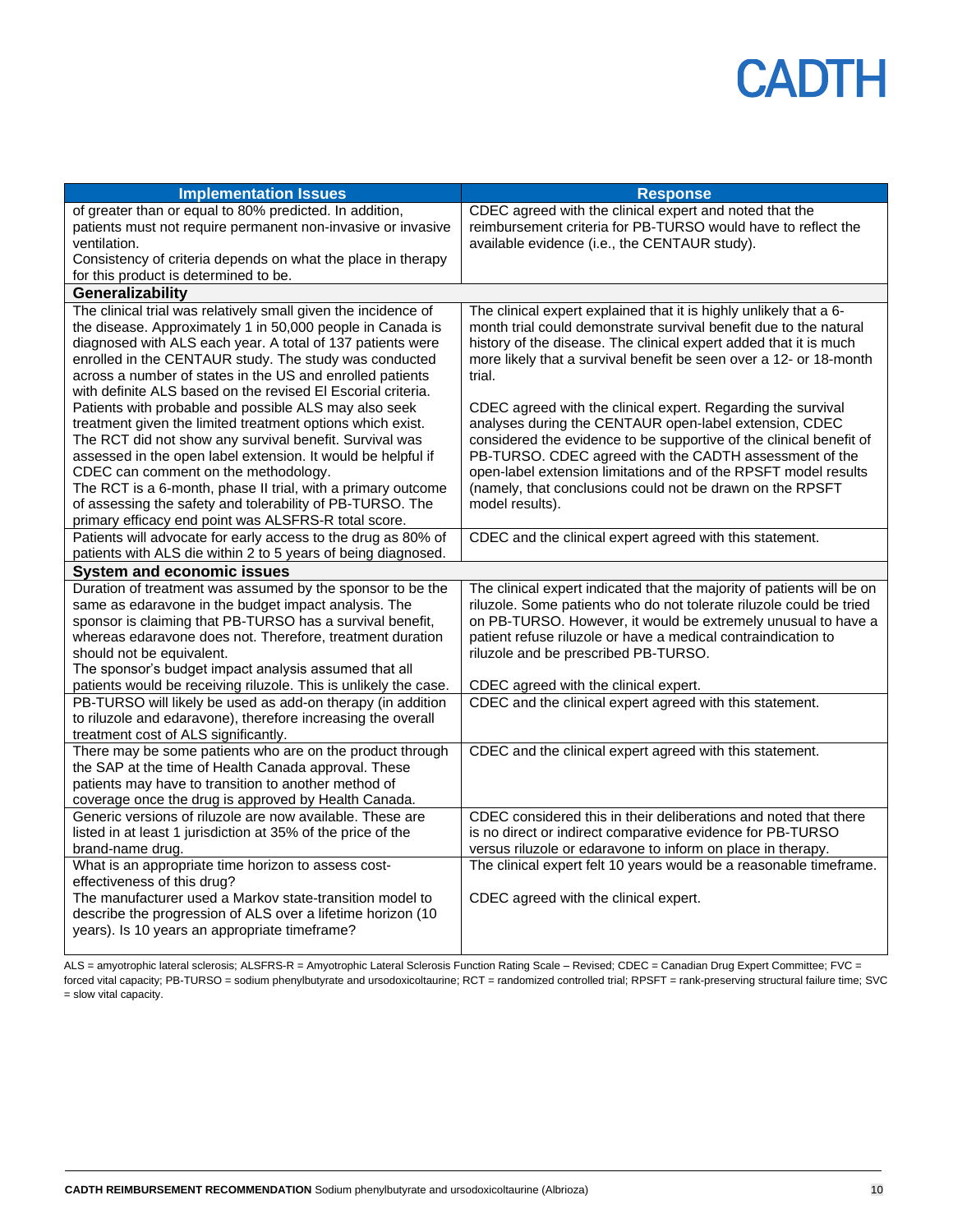### **Clinical Evidence**

### Pivotal Studies and Protocol Selected Studies

#### *Description of studies*

The CENTAUR trial was a phase II, multi-centre, double blind (DB), placebo-controlled RCT to assess the safety, tolerability, and efficacy of PB-TURSO in adult patients with ALS. One sachet of medication was taken orally or via feeding tube once daily for the first 3 weeks and, if tolerated, 1 sachet twice daily thereafter. The CENTAUR trial was conducted at 25 Northeast ALS Consortium (NEALS) centres in the US and included 137 patients. Patients were randomized in a 2:1 ratio to receive either PB-TURSO and SOC  $(n = 89)$  or matching placebo and SOC  $(n = 48)$  for the duration of the 24-week DB treatment period. Standard of care included concomitant riluzole and/or edaravone. The study design consisted of (i) a screening period of up to 42 days, (ii) a DB treatment period of 24 weeks with study evaluations taking place every 3 weeks, and (iii) a follow-up for up to 4 weeks. Patients who discontinued early from the study were asked to return to the study site for final safety assessments. After completing the DB trial, patients could enroll in the 132-week open-label extension (OLE) phase.

The primary safety outcome of the CENTAUR study was to confirm the safety and tolerability of PB-TURSO while the primary efficacy outcome was the rate of change (slope) of disease progression as measured by the ALSFRS-R. Secondary outcomes included in the CADTH review protocol were the accurate test of limb isometric strength (ATLIS) for measuring isometric muscle strength, slow vital capacity (SVC) percent predicted normal (PPN) for respiratory function, and survival (defined as death, tracheostomy or permanent assisted ventilation) outcomes.

Patients had to have a diagnosis of definite ALS, be within 18 months of symptom onset, and have greater than 60% predicted normal SVC. The mean age of patients in the CENTAUR trial was 57.5 years (standard deviation [SD] = 9.50 years). Most patients were male (68.9%) and most patients were White (94.8%). The mean rate of disease progression (del-FS) prior to study entry was 0.95 points per month (SD = 0.43 points per month) in the PB-TURSO group and 0.93 points per month (SD = 0.60 points per month) in the placebo group. In general, mean ALSFRS-R total and domain scores were similar between the treatment groups as were mean SVC measurements. Mean ATLIS scores were numerically higher for those in the PB-TURSO group compared to the placebo group. The use of riluzole and/or edaravone at or prior to study entry was overall more common in the placebo group.

### *Efficacy Results*

The primary efficacy outcome was the rate of change (slope) of disease progression as measured by the ALSFRS-R total score in the modified intent-to-treat (mITT) population. The slope for the ALSFRS-R total score was –1.24 points per month for the PB-TURSO group and –1.66 points per month for the placebo group. The treatment difference was 0.42 points per month (95% confidence interval  $[CI]$ , 0.03 to 0.81 points per month;  $P = 0.03$ ) comparing the PB-TURSO versus placebo groups. The mean change from baseline to Week 24 was –6.86 points ( $SE = 0.66$  points) and –9.18 points ( $SE = 0.88$  points) in the PB-TURSO and placebo groups, respectively. Overall, the difference in change from baseline to Week 24 between the PB-TURSO and placebo groups was 2.32 points (95% CI, 0.18 to 4.47 points;  $P = 0.03$ ). For the per-protocol population, the difference comparing the PB-TURSO group to the placebo group was 2.54 points (95% CI, 0.28 to 4.81 points;  $P = 0.03$ ). A prespecified sensitivity analysis was conducted for the missing at random assumption which resulted in a difference of 1.87 points (95% CI, 0.06 to 3.69 points) for PB-TURSO versus placebo. According to the clinical expert consulted for this review, a difference of at least 2 points over a period of 6 months for most ALS patients would be considered clinically meaningful if found to be reproducible through additional studies. Additionally, a change of 20% to 25% in the slope of ALSFRS-R was considered "at least somewhat clinically meaningful," according to surveyed clinical experts.

The first outcome in the testing hierarchy was the ATLIS total score. The mean changes from baseline to Week 24 were –16.72%  $(SE = 1.05\%)$  and  $-19.54\%$  ( $SE = 1.45\%)$  for the PB-TURSO and placebo treatment groups, respectively. Overall, the difference comparing PB-TURSO versus placebo was 2.82% (95% CI,  $-0.67$ % to 6.31%; P = 0.11) at Week 24. Since the result was not statistically significant, statistical testing was stopped at the first outcome in the testing hierarchy and all subsequent P values were considered nominal (i.e., not adjusted for multiple testing). The differences from baseline to Week 24 for SVC PPN were -17.11% (SE = 1.70%) and –22.22% (SE = 2.32%) for the PB-TURSO and placebo groups, respectively. Overall, the difference comparing PB-TURSO versus placebo was 5.11% (95% CI, –0.54% to 10.76%) at Week 24. A total of 6 death or death equivalent events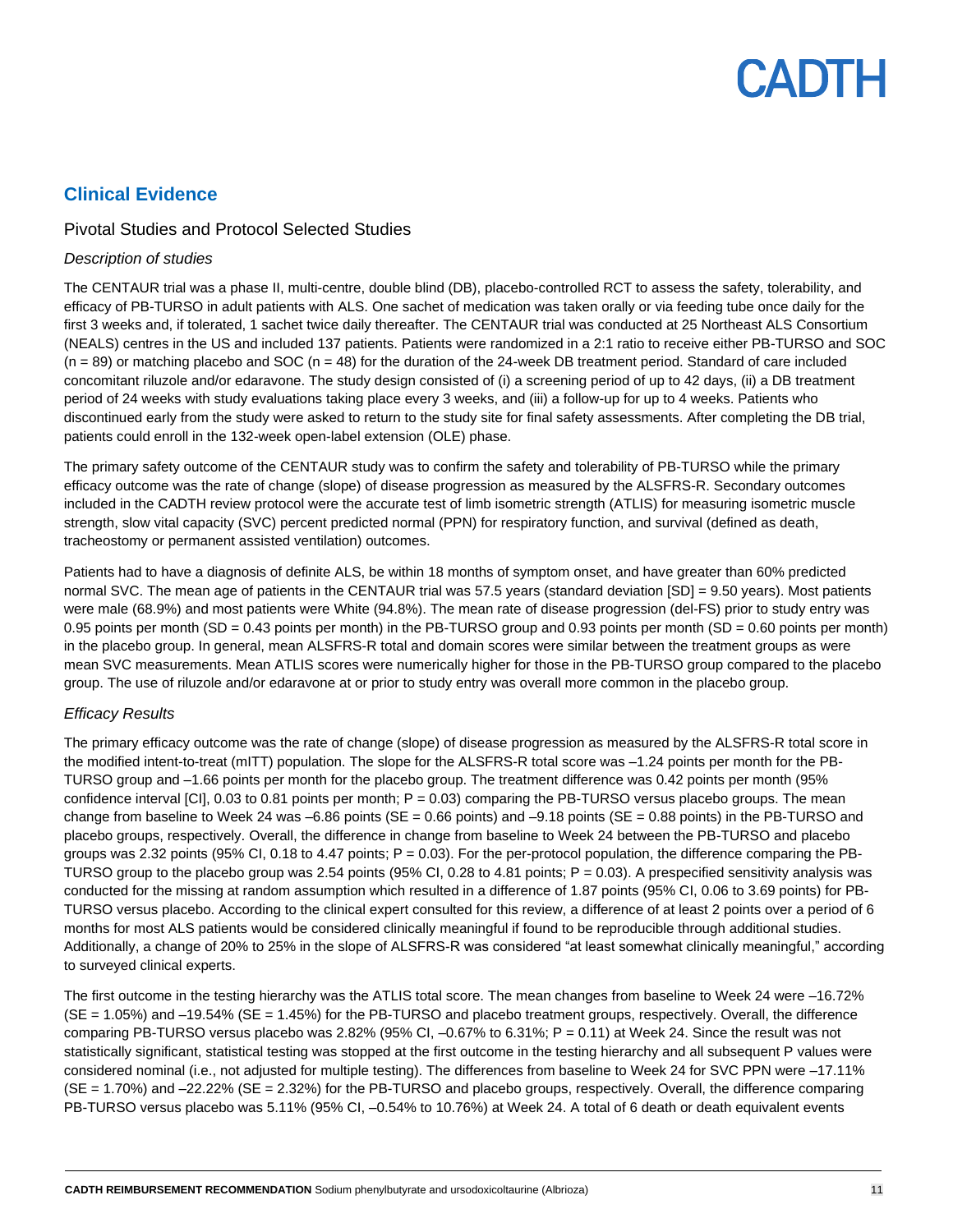occurred based on the mITT population resulting in a hazard ratio (HR) of 0.63 (95% CI, 0.11 to 3.92) for PB-TURSO versus placebo treatment groups.

#### *Harms Results*

The primary safety outcome of the CENTAUR study was to confirm the safety and tolerability of PB-TURSO. Overall, 86 patients (96.6%) in the PB-TURSO group and 46 patients (95.8%) in the placebo group experienced at least 1 treatment emergent adverse event (TEAE) during the CENTAUR trial. The 3 most frequently reported TEAEs in the PB-TURSO group were falls, diarrhea, and muscular weakness. In total, 23 serious adverse events (SAEs) were reported in 11 patients (12.4%) from the PB-TURSO group and 8 patients (16.7%) from the placebo group. The SAEs reported in more than 1 patient included respiratory failure, bacteremia, and nephrolithiasis. Overall, 18 patients (20.2%) from the PB-TURSO group and 5 patients (10.4%) from the placebo group withdrew from the study medication due to a TEAE. The most frequently reported reasons were due to diarrhea (5.6%) in the PB-TURSO group (versus 0 in the placebo group) and respiratory failure (6.3%) in the placebo group (versus 0 in the PB-TURSO group). There were 7 deaths reported during the CENTAUR trial in the safety population: 5 patients in the PB-TURSO group due to respiratory failure or respiratory arrest (3 patients), subdural hematoma (secondary to a fall; 1 patient), and diverticular perforation (1 patient) compared to 2 patients in the placebo group, both due to respiratory failure or respiratory arrest. The safety population included 2 additional patient deaths that were excluded from the mITT population.

Notable harms considered relevant to this review included gastrointestinal adverse events (AEs), neurological AEs, respiratory AEs, and taste disturbances. Frequently reported (in at least 5% of patients) gastrointestinal AEs that occurred more often among patients who received PB-TURSO included diarrhea (21.3% versus 16.7%), nausea (18.0% versus 12.5%), salivary hypersecretion (11.2% versus 2.1%), and abdominal discomfort (5.6% versus 0%). Neurological AEs occurring in at least 5% of patients such as dizziness were more frequent among patients who received PB-TURSO (10.1% versus 4.2%). Respiratory AEs that were reported in at least 5% of patients and were more common in patients who received PB-TURSO included dyspnea (10.1% versus 8.3%). Dysgeusia, or taste disturbance, occurred in 3.4% of patients who received active treatment compared to 2.1% of patients who received placebo. Investigators were instructed not to capture medication bad taste as an AE and instead, record issues with oral administration if there was a clinically untoward effect such as burning, vomiting, or anxiety.

#### *Critical Appraisal*

The key limitation was that the CENTAUR trial was a phase II trial with a small number of patients and a short duration. There were large proportions of patients who discontinued from the study and the number of patients available for the analysis at 24 weeks varied largely from the number of patients randomized at baseline. All efficacy outcomes had missing data, including the ALSFRS-R total score, at Week 24 due to patients discontinuing from the study (23% of the randomized population) leading to uncertainty in the results. For the ALSFRS-R instrument, information on its responsiveness to change and MID estimates were not found in the literature though estimates of what would be clinically meaningful based on clinical expert opinion are available. Survival data were limited by the small number of patients and were immature at the end of 6 months due to few events having occurred. The low frequencies for SAEs, withdrawals due to AEs (WDAEs), and deaths, due to small sample size and short duration, as well as the missing data available for analysis at 24 weeks compared to baseline made it difficult to draw any firm conclusions from these results.

All the study centres were in the US which limits the generalizability to Canadian practice on the basis of differences in health care provisions. The criteria of a definite ALS diagnosis within 18 months of symptom onset were very restrictive since they require patients to have a high level of symptoms that many patients would not meet within 18 months. These limitations prevented the capture of information for patients who are progressing slowly and may benefit from treatment with PB-TURSO. The clinical expert identified specific exclusion criteria that may also be restrictive: poorly controlled arterial hypertension (systolic blood pressure greater than 160 mmHg or diastolic blood pressure greater than 100 mmHg) at screening, history of cholecystectomy, and exposure to antacids containing aluminum hydroxide or aluminum oxide within 2 hours of administration of PB-TURSO. Overall, the safety and efficacy of PB-TURSO are unknown outside of the CENTAUR study population. Patient-reported outcomes such as those measuring ALS symptoms or HRQoL were not included in the CENTAUR trial and little is known about the impact of PB-TURSO from the patient perspective.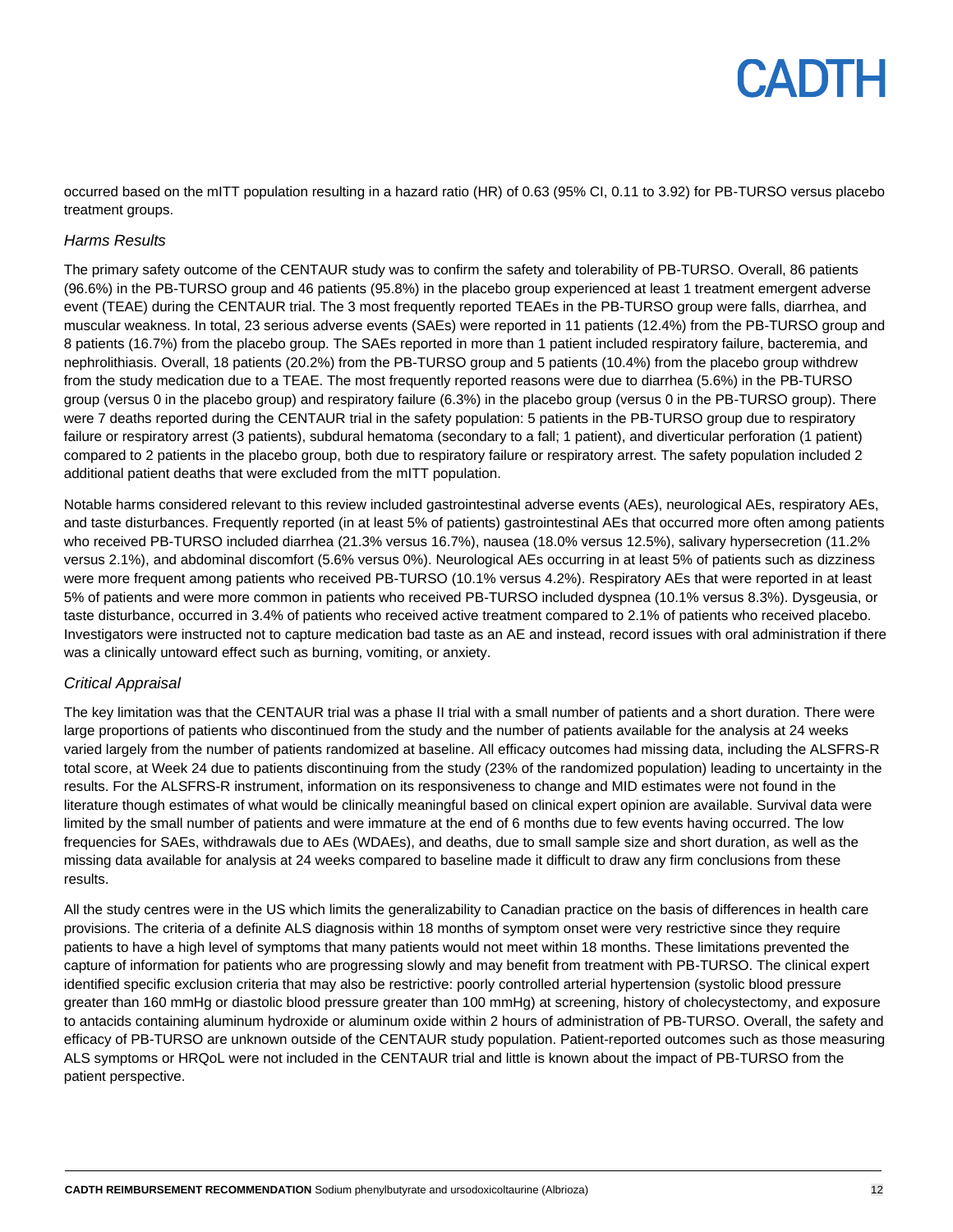### Indirect Comparisons

#### *Description of studies*

Due to the lack of head-to-head comparisons between PB-TURSO and other ALS medications, the sponsor submitted a feasibility assessment for conducting a matching-adjusted indirect comparison (MAIC) to compare the relative efficacy of PB-TURSO to edaravone. In total, 1 RCT for PB-TURSO (the CENTAUR trial) and 2 RCTs for edaravone (Study 16 and Study 19) were included in the assessment. The sponsor stated that Study 16 and Study 19 were "sufficiently homogenous" for the data to be pooled using standard methods. The primary end point of the analysis was the difference between PB-TURSO and edaravone for the mean change in the ALSFRS-R total score from baseline to Week 24.

There were notable differences between the studies in terms of study design (e.g., location, pre-baseline observation period, and eligibility criteria) and baseline characteristics for sex, site of onset, duration of disease, ALSFRS-R baseline score, del-FS at baseline, proportion of patients with a definite ALS diagnosis, FVC or SVC at baseline, and use of riluzole or edaravone at baseline.

#### *Efficacy Results*

Adjustments were made for the following covariates: rate of disease progression (del-FS), baseline ALSFRS-R score, duration of disease, baseline FVC or SVC, and concomitant riluzole use at baseline. After matching to the pooled Study 16/19 data, the effective sample size of the CENTAUR trial was reduced from an original 135 patients to 24.8 patients. After adjusting for baseline edaravone use, the effective sample size was further reduced to 3.4 patients. The large reduction in effective sample size indicated the study populations were substantially different from one another and that it was not reasonable to conduct a MAIC using these populations. The sponsor's analysis identified del-FS to be the main reason for the reduction in effective sample size which was also considered to be the most clinically important covariate.

#### *Critical Appraisal*

The CADTH review team agreed that the reduction in effective sample size after adjustments indicated that there were substantial differences between the populations and that it would not be reasonable to compare the treatments between the CENTAUR trial and the pooled Study 16/19 data.

### Other Relevant Evidence

#### *Description of studies*

The OLE of the pivotal CENTAUR trial provided long-term safety and efficacy evidence for PB-TURSO. In total, 90 patients enrolled in the OLE and those who were randomized to placebo in the DB phase received PB-TURSO in the OLE. The primary end point was long-term safety and patients were analyzed based on whether they received PB-TURSO during both DB and OLE phases or placebo and PB-TURSO during the DB and OLE phases, respectively. The secondary end points were for survival (hospitalization, tracheostomy, permanent assisted ventilation, death), ALSFRS-R, ATLIS, and SVC. Patients were analyzed based on if they were randomized to PB-TURSO or placebo in the CENTAUR study. The survival analysis was expanded following database lock and unblinding to treatment assignment to include information on death events obtained via a vital status sweep for all patients randomized in the main trial with data cut-offs of February 29, 2020 and July 20, 2020.

A post-hoc analysis of the CENTAUR trial was conducted to compare the relative efficacy of PB-TURSO to edaravone to support the sponsor's pharmacoeconomic model. The main subgroups of interest were patients who received PB-TURSO without edaravone and placebo with edaravone. The primary end point was the rate of change (slope) in ALSFRS-R total score from baseline to Week 24 using a shared-baseline mixed-effects model and the secondary end point was similar but using a change from baseline approach.

A second post-hoc analysis was performed on the survival data from patients in the CENTAUR trial up to 35 months post-baseline comparing the effect of switching treatments, i.e., placebo to PB-TURSO. In total, 34 of the 48 patients (71%) who received placebo during the DB phase enrolled in the CENTAUR OLE and began receiving PB-TURSO. The sponsor noted that any beneficial effect on overall survival of PB-TURSO over placebo in the absence of a switch will be underestimated in the pre-specified intent-to-treat (ITT) analysis. The overall survival end point was defined as all-cause mortality. The main objective of the analysis was to model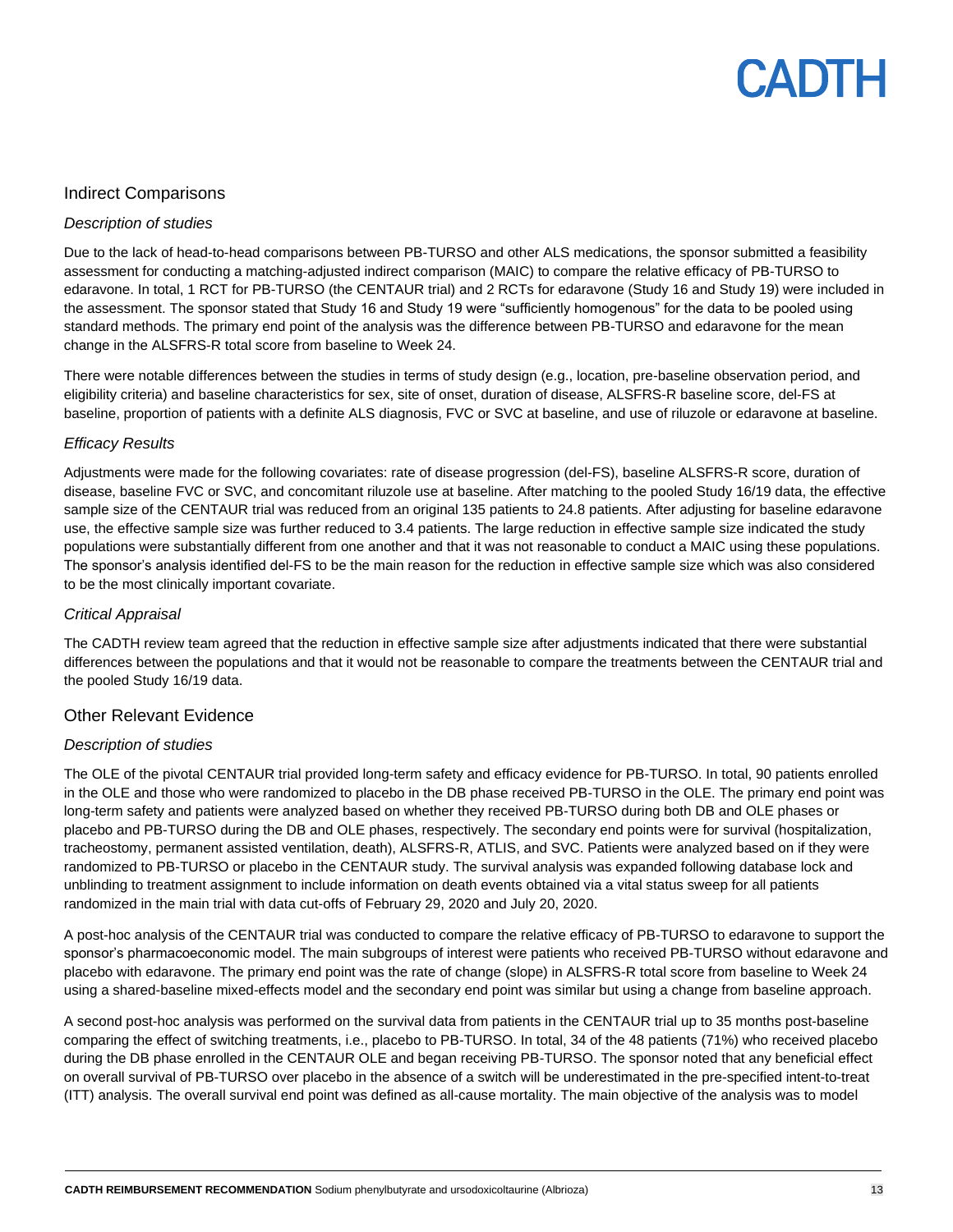what the overall survival of patients in the CENTAUR trial may have been if patients from the placebo group had not switched treatments and received PB-TURSO. A rank preserving structural failure time (RPSFT) model was used and it was assumed that the treatment effect was consistent regardless of when it was given during the study, i.e., at randomization or upon enrollment to the OLE.

### *Efficacy Results*

In the CENTAUR OLE trial, median survival for the ITT population was 25.0 months (95% CI lower bound = 20.8 months; upper bound not reached) and 18.5 months (95% CI lower bound = 14.9 months; upper bound not reached) for the PB-TURSO and placebo groups, respectively, yielding an HR of 0.56 (95% CI, 0.34 to 0.93) for death events at the July 20, 2020 data cut-off date. For death or death equivalent events, the median survival was 23.2 months (95% CI lower bound = 19.5 months; upper bound not reached) and 18.2 months (95% CI, 14.9 to 23.1 months) for the PB-TURSO and placebo groups, respectively, yielding an HR of 0.57 (95% CI, 0.35 to 0.93) at the July 20, 2020 data cut-off date. Based on the clinical study report with a data cut-off for March 1, 2021 which contains updated survival data, the median survival was 23.5 months and 18.7 months for patients randomized to PB-TURSO and placebo, respectively, resulting in an HR of 0.64 (95% CI, 0.42 to 1.00; P = 0.0475). At this cut-off, 94 death events were reported (69% of the ITT population) with 1 patient lost to follow-up. The FDA noted in the Combined FDA and Applicant Briefing Document for the March 30, 2022 meeting of the Peripheral and Central Nervous System Drugs Advisory Committee that, using the likelihood ratio test specified in the survival statistical analysis plan, the HR is 0.64 with a P value of 0.0518. Further, the FDA also noted that with the inclusion of 5 additional death events captured following the March 1 cut-off, the HR is 0.70 with a P value of 0.1109. However, it was unclear how this was determined and the analysis would not have been from a planned data cut-off.

The treatment group differences (patients randomized to PB-TURSO versus placebo) were 4.23 points (95% CI, 0.56 to 7.90 points) for the ALSFRS-R total score, 6.20% (95% CI, 0.01% to 12.39%) for the ATLIS total score, and 10.66% (95% CI, 0.63% to 20.69%) for SVC.

In the first post-hoc analysis, the estimated effect sizes between patients in the PB-TURSO without edaravone group and patients in the placebo with edaravone group varied from 2.62 points to 3.22 points using a shared-baseline approach. The secondary end point results (using a change from baseline approach) varied from 3.61 points to 4.41 points.

For the second post-hoc assessment's primary and sensitivity analyses (with and without recensoring), the acceleration factor estimates were all less than 1 indicating that PB-TURSO had a beneficial effect on overall survival. Using the RPSFT model without recensoring, the median overall survival was approximately 13.5 months for the placebo group with a HR of 0.34 (95% CI, 0.13 to 0.87). When recensoring was applied, the median overall survival was approximately 15.2 months for the placebo group with a HR = 0.40 (95% CI, 0.18 to 0.88).

### *Harms Results*

The proportion of patients who reported the most common AEs (5% or greater) was higher in the group who received placebo in the DB phase (PA group; 82.4%) compared with the group who received PB-TURSO in the DB phase (AA group; 73.2%). The most common AEs were falls, nausea, and diarrhea. The incidence of SAEs was also higher in the PA group (20.6% versus 14.3%). The percentage of patients withdrawing from the study due to AEs was higher in the PA group (29.4%) than the AA group (10.7%). Five patients (14.7%) in the PA group and 2 patients (3.6%) in the AA died prior to Week 24 in the OLE study. The reasons were respiratory failure, disease progression or ALS, and cardiac arrest. The most common notable harms were nausea (17.6% in PA group versus 12.5% in AA group) and diarrhea (20.6% versus 8.9%). Dysgeusia was reported only in the PA group (2.9%). At the latest data cut-off, the numbers of patients reporting at least 1 AE were 32 (94.1%) patients in the PA group and 49 (87.5%) patients in the AA group with notable increases in the percentage of patients reporting respiratory failure, dyspnea, constipation, and pneumonia. Further, 13 (38.2%) and 18 (32.1%) patients experienced at least 1 SAE in the PA and AA groups, respectively.

Harms were not assessed in either of the 2 post-hoc analyses.

### *Critical Appraisal*

Given the nature of OLE studies, there is bias that impacts how the results are interpreted such as the lack of blinding during the OLE phase, lack of control group, and selection bias for patients who successfully completed the main trial. Also, there were large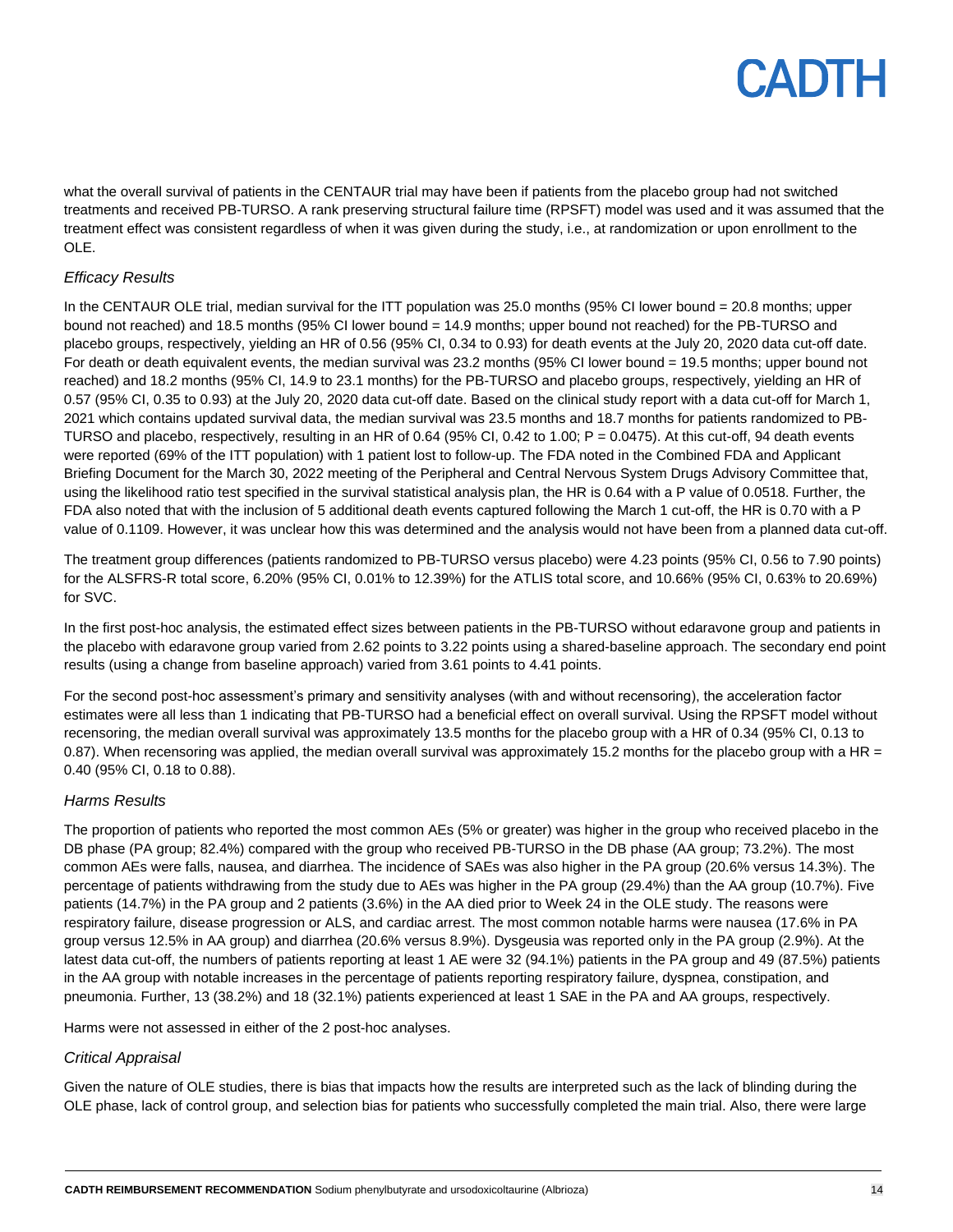proportions of study discontinuations and it is possible that treatment assignment from the main trial was deduced for some patients based on the differences in gastrointestinal AEs between groups. All efficacy end points are secondary outcomes and it is not possible to make definitive conclusions based on the available data. Although vital status was available for all patients but 2 from the main trial ITT population, death equivalent events outside of the study were not captured, contributing uncertainty to the death or death equivalent composite end point. Due to the crossover in the OLE, assuming any effect of PB-TURSO on survival is beneficial, bias from treatment switching would be against PB-TURSO. The generalizability issues identified for the DB phase regarding patient characteristics and outcome measures also apply to the OLE.

A key limitation to the post-hoc analyses was that neither assessment was pre-specified, and therefore they should be viewed as hypothesis-generating. Specific to the first post-hoc analysis, defining treatment groups by whether a patient received edaravone meant that the benefits of randomization were lost for these comparisons. Additionally, the groups included only a subset of the mITT population and sample sizes were small as a result. Given the serious limitations, it is not possible to make any conclusions on how treatment with PB-TURSO compared to edaravone. In the second post-hoc analysis, the overall survival assessment relied on the assumption of constant treatment effect associated with the RPSFT model to accommodate crossovers from placebo to PB-TURSO in the OLE. The validity of the main assumption of the RPSFT method is unknown and no conclusions can be drawn from the RPSFT model results.

### **Economic Evidence**

### Cost and Cost-Effectiveness

### **Table 3: Summary of Economic Evaluation**

| <b>Component</b>               | <b>Description</b>                                                                                                                                                                                                                                                                                                                                                                                                                                                                                                                                                                                                                                                                                                                                                                                                                                               |
|--------------------------------|------------------------------------------------------------------------------------------------------------------------------------------------------------------------------------------------------------------------------------------------------------------------------------------------------------------------------------------------------------------------------------------------------------------------------------------------------------------------------------------------------------------------------------------------------------------------------------------------------------------------------------------------------------------------------------------------------------------------------------------------------------------------------------------------------------------------------------------------------------------|
| Type of economic<br>evaluation | Cost-utility analysis<br>Markov model                                                                                                                                                                                                                                                                                                                                                                                                                                                                                                                                                                                                                                                                                                                                                                                                                            |
| <b>Target population</b>       | People with amyotrophic lateral sclerosis (ALS)                                                                                                                                                                                                                                                                                                                                                                                                                                                                                                                                                                                                                                                                                                                                                                                                                  |
| <b>Treatment</b>               | Sodium phenylbutyrate and ursodoxicoltaurine (PB-TURSO)                                                                                                                                                                                                                                                                                                                                                                                                                                                                                                                                                                                                                                                                                                                                                                                                          |
| <b>Submitted price</b>         | Powder-filled sachet containing sodium phenylbutyrate, 3 g; ursodoxicoltaurine, 1 g: \$306.71 per<br>sachet                                                                                                                                                                                                                                                                                                                                                                                                                                                                                                                                                                                                                                                                                                                                                      |
| <b>Treatment cost</b>          | The annual cost of PB-TURSO, as calculated by CADTH, was \$217,459 in the first year of<br>treatment and \$223,900 in subsequent years.                                                                                                                                                                                                                                                                                                                                                                                                                                                                                                                                                                                                                                                                                                                          |
| <b>Comparators</b>             | Riluzole<br>$\bullet$<br>Edaravone<br>Best supportive care (BSC) consisting of symptomatic disease management                                                                                                                                                                                                                                                                                                                                                                                                                                                                                                                                                                                                                                                                                                                                                    |
| <b>Perspective</b>             | Canadian publicly funded health care payer                                                                                                                                                                                                                                                                                                                                                                                                                                                                                                                                                                                                                                                                                                                                                                                                                       |
| <b>Outcomes</b>                | QALYs, LYs                                                                                                                                                                                                                                                                                                                                                                                                                                                                                                                                                                                                                                                                                                                                                                                                                                                       |
| <b>Time horizon</b>            | Lifetime (10 years)                                                                                                                                                                                                                                                                                                                                                                                                                                                                                                                                                                                                                                                                                                                                                                                                                                              |
| Key data source                | The target population was based on the phase 2 CENTAUR trial<br>$\bullet$<br>Transition probabilities between health states were derived from a previously published<br>$\bullet$<br>economic evaluation, Thakore et al., (2020)<br>A rate ratio for PB-TURSO compared to riluzole derived from a post-hoc analysis of the<br>$\bullet$<br>CENTAUR trial was applied to the transition probabilities for riluzole to model comparative<br>efficacy                                                                                                                                                                                                                                                                                                                                                                                                               |
| <b>Key limitations</b>         | The sponsor assumed that patients receiving PB-TURSO would also experience the added<br>$\bullet$<br>efficacy of riluzole without the associated costs. Furthermore, upon discontinuing PB-<br>TURSO patients retained the efficacy of riluzole for their lifetime. This assumption was not<br>applied to the riluzole treatment arm.<br>The sponsor's model structure is based on the Fine'til 9 (FT9) staging system which is not<br>$\bullet$<br>used in clinical practice and may not adequately represent the natural history of ALS.<br>The sponsor assumed 100% of patients will discontinue PB-TURSO at 11 months. Given<br>$\bullet$<br>that there are no explicit stopping rules for this therapy and treatment will be given until<br>disease progression or intolerability there is no justification to impose a strict time-based<br>stopping rule. |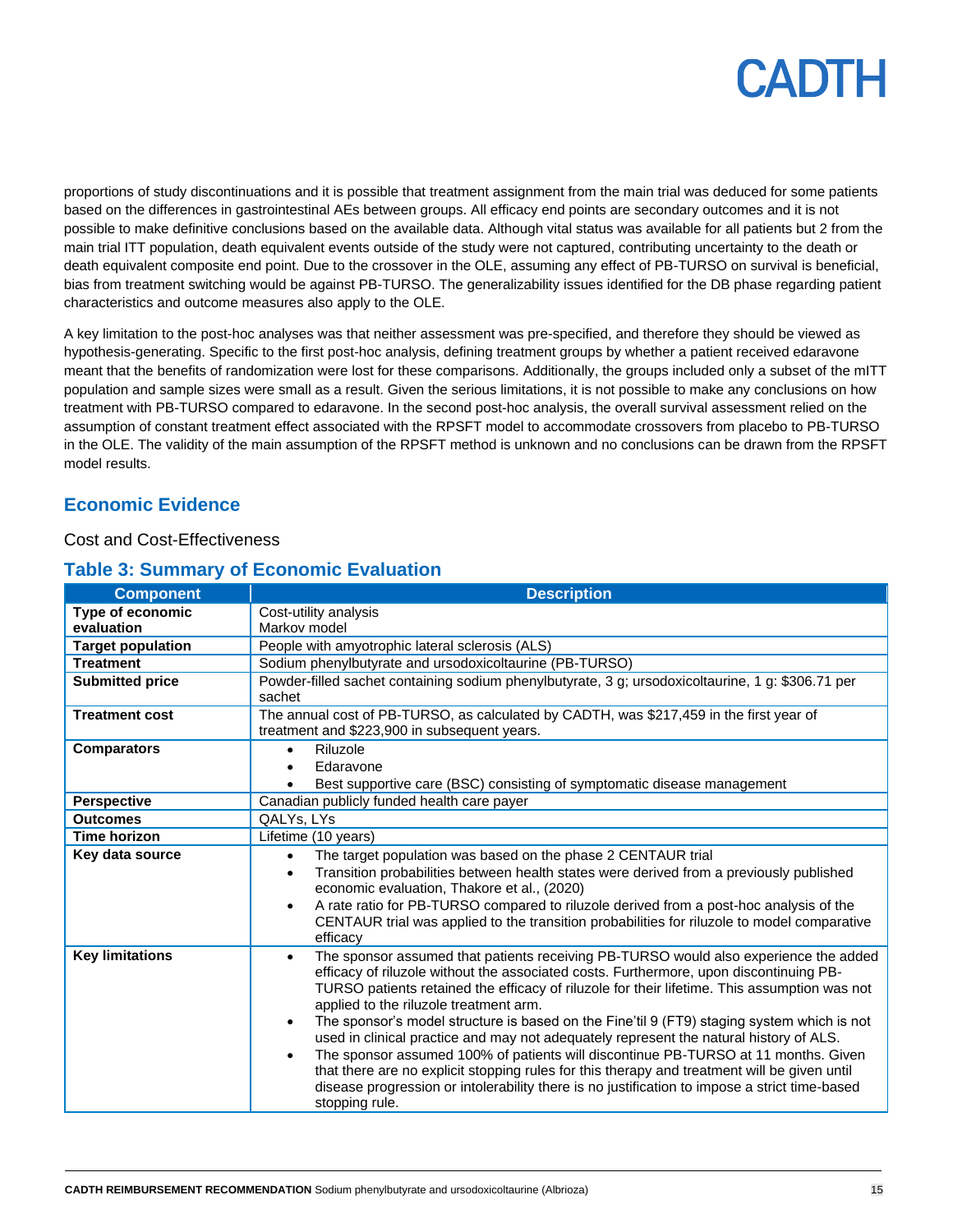| <b>Component</b>                   | <b>Description</b>                                                                                                                                                                                                                                                                                                                                                                                                         |
|------------------------------------|----------------------------------------------------------------------------------------------------------------------------------------------------------------------------------------------------------------------------------------------------------------------------------------------------------------------------------------------------------------------------------------------------------------------------|
|                                    | The sponsor assumes a higher discontinuation rate for PB-TURSO compared to the other<br>$\bullet$<br>treatments, an assumption that would mean PB-TURSO is either less tolerable or less<br>effective. This contradicts how the sponsor has modelled adverse events and progression<br>rates for PB-TURSO.<br>Due to the sponsor's model structure, patients in FT9 Stage 4 do not incur any benefit with<br>$\bullet$     |
|                                    | PB-TURSO while still incurring drug acquisition and healthcare costs.                                                                                                                                                                                                                                                                                                                                                      |
|                                    | As the adverse events included in the sponsor's model are also a product of disease<br>$\bullet$<br>progression, inclusion of separate costs and disutilities for these events potentially double<br>counts this element of the analysis.                                                                                                                                                                                  |
| <b>CADTH</b> reanalysis<br>results | The CADTH reanalysis addressed the above limitations by: including drug costs for riluzole<br>$\bullet$<br>for patients on PB-TURSO; assuming patients follow BSC transition probabilities upon<br>discontinuing PB-TURSO; removing the maximum time on therapy for PB-TURSO;<br>equating the discontinuation rates; excluding AEs related to disease progression; and,<br>moving patients in baseline Stage 4 to Stage 3. |
|                                    | The CADTH reanalysis resulted in an ICER for PB-TURSO versus riluzole of \$2,086,658<br>$\bullet$<br>per QALY (inc. costs: \$285,060; inc. QALYs: 0.137), with a 0% probability of being cost-<br>effective at a \$50,000 per QALY threshold. CADTH reanalyses suggest that price<br>reductions of approximately 98% are required for PB-TURSO to achieve cost-effectiveness<br>at this threshold.                         |

### Budget Impact

In the CADTH base case, the budget impact is expected to be \$122,345,734 in year 1, \$177,817,289 in year 2, and \$188,693,091 in year 3, with a three-year total of \$488,856,114. The budget impact was sensitive to the assumption that PB-TURSO would not displace edaravone, and to public coverage rates. Scenario analyses tested resulted in three-year budget impact estimates ranging from \$312,354,634 to \$802,501,394.